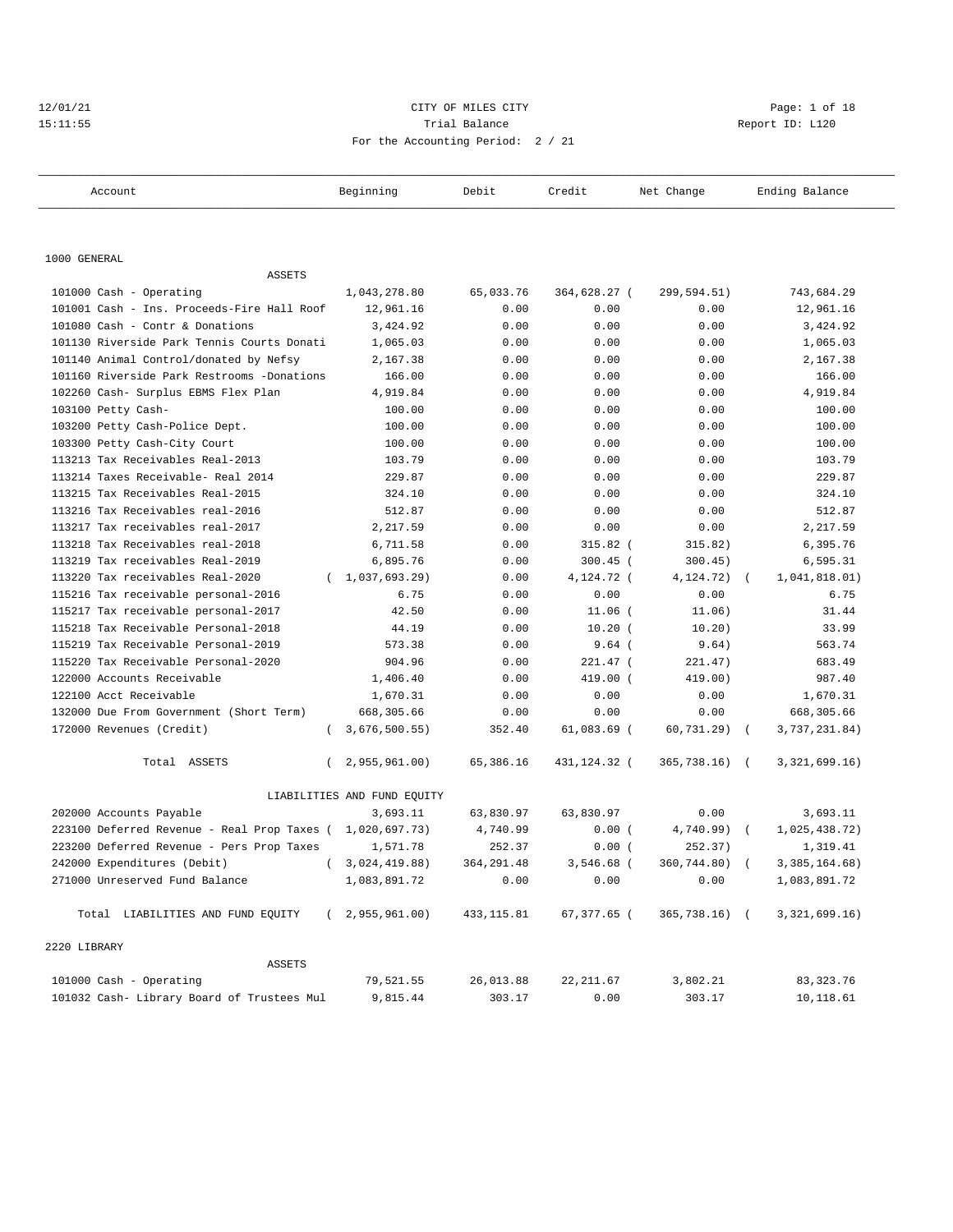#### 12/01/21 CITY OF MILES CITY Page: 2 of 18 15:11:55 Trial Balance Report ID: L120 For the Accounting Period: 2 / 21

| Account                                     |                | Beginning                   | Debit      | Credit       | Net Change       |                  | Ending Balance |
|---------------------------------------------|----------------|-----------------------------|------------|--------------|------------------|------------------|----------------|
| 103000 Petty Cash                           |                | 75.00                       | 0.00       | 0.00         | 0.00             |                  | 75.00          |
| 172000 Revenues (Credit)                    | $\left($       | 184, 415. 71)               | 0.00       | 26,317.05 (  | 26, 317.05)      | $\sqrt{ }$       | 210,732.76)    |
| Total ASSETS                                | $\left($       | 95,003.72)                  | 26, 317.05 | 48,528.72 (  | $22, 211.67$ ) ( |                  | 117, 215.39)   |
|                                             |                | LIABILITIES AND FUND EQUITY |            |              |                  |                  |                |
| 202000 Accounts Payable                     |                | 0.00                        | 1,118.99   | 1,118.99     | 0.00             |                  | 0.00           |
| 242000 Expenditures (Debit)                 | $\left($       | 175,591.68)                 | 22, 211.67 | 0.00(        | 22, 211, 67)     | $\sqrt{2}$       | 197,803.35)    |
| 271000 Unreserved Fund Balance              |                | 80,587.96                   | 0.00       | 0.00         | 0.00             |                  | 80,587.96      |
| Total LIABILITIES AND FUND EQUITY           | $\left($       | 95,003.72)                  | 23,330.66  | $1,118.99$ ( | $22, 211.67$ (   |                  | 117,215.39)    |
| 2260 EMERGENCY DISASTER                     |                |                             |            |              |                  |                  |                |
| ASSETS                                      |                |                             |            |              |                  |                  |                |
| 101000 Cash - Operating                     |                | 317.74                      | 4.45       | 0.00         | 4.45             |                  | 322.19         |
| 113218 Tax Receivables real-2018            | $\left($       | 23.82)                      | 0.00       | 3.32(        | 3.32)            | $\sqrt{2}$       | 27.14)         |
| 115219 Tax Receivable Personal-2019         | $\overline{ }$ | 0.67)                       | 0.00       | 0.10(        | 0.10)            | $\sqrt{ }$       | 0.77)          |
| 172000 Revenues (Credit)                    | $\overline{ }$ | 47.98)                      | 0.00       | $4.45$ (     | 4.45)            | $\sqrt{ }$       | 52.43)         |
| Total ASSETS                                |                | 245.27                      | 4.45       | $7.87$ (     | 3.42)            |                  | 241.85         |
|                                             |                | LIABILITIES AND FUND EQUITY |            |              |                  |                  |                |
| 223100 Deferred Revenue - Real Prop Taxes ( |                | 23.82)                      | 3.32       | 0.00(        | $3.32)$ (        |                  | 27.14)         |
| 223200 Deferred Revenue - Pers Prop Taxes ( |                | 0.67)                       | 0.10       | 0.00(        | 0.10)            | $\sqrt{ }$       | 0.77)          |
| 271000 Unreserved Fund Balance              |                | 269.76                      | 0.00       | 0.00         | 0.00             |                  | 269.76         |
| Total LIABILITIES AND FUND EQUITY           |                | 245.27                      | 3.42       | 0.00(        | 3.42)            |                  | 241.85         |
| 2270 Health                                 |                |                             |            |              |                  |                  |                |
| ASSETS                                      |                |                             |            |              |                  |                  |                |
| 101000 Cash - Operating                     |                | 181,656.67                  | 0.00       | 0.00         | 0.00             |                  | 181,656.67     |
| 113220 Tax receivables Real-2020            | $\left($       | 161, 580.04)                | 0.00       | 0.00         | 0.00             | $\left($         | 161,580.04)    |
| 172000 Revenues (Credit)                    | $\left($       | 174,580.04)                 | 0.00       | 0.00         | 0.00             | $\overline{(\ }$ | 174,580.04)    |
| Total ASSETS                                | $\left($       | 154,503.41)                 | 0.00       | 0.00         | 0.00             | $\left($         | 154,503.41)    |
|                                             |                | LIABILITIES AND FUND EQUITY |            |              |                  |                  |                |
| 223100 Deferred Revenue - Real Prop Taxes ( |                | 161,580.04)                 | 0.00       | 0.00         | 0.00             | $\left($         | 161, 580.04)   |
| 271000 Unreserved Fund Balance              |                | 7,076.63                    | 0.00       | 0.00         | 0.00             |                  | 7,076.63       |
| Total LIABILITIES AND FUND EOUITY           | $\left($       | 154,503.41)                 | 0.00       | 0.00         | 0.00             | $\left($         | 154,503.41)    |

 2310 TIFD-Downtown ASSETS 101000 Cash - Operating 206,914.36 278.47 359.73 ( 81.26) 206,833.10 113170 Deferred revenue 79.85 0.00 0.00 0.00 79.85 113218 Tax Receivables real-2018 515.69 0.00 0.00 0.00 515.69 113219 Tax receivables Real-2019 1,255.25 0.00 0.00 0.00 1,255.25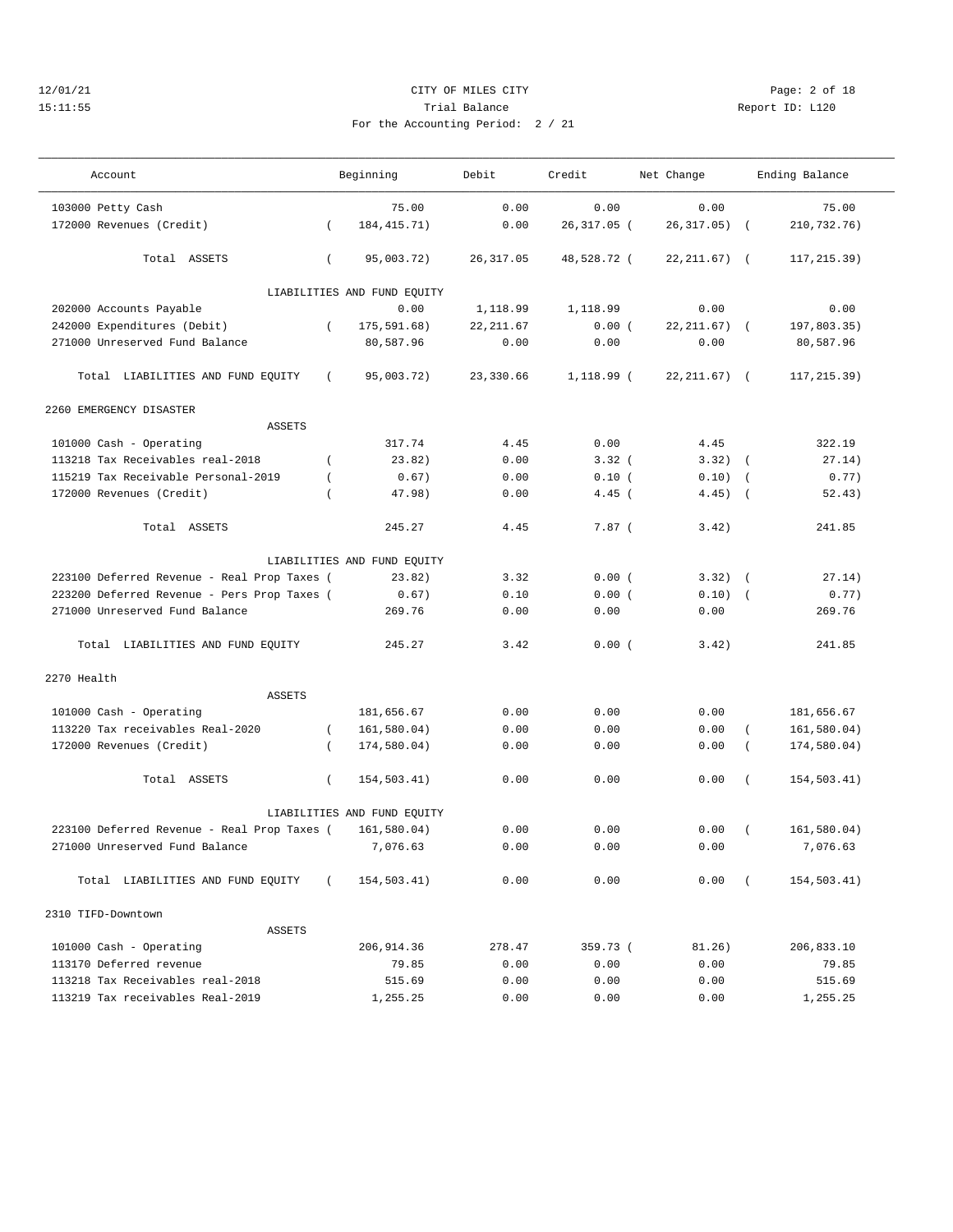## 12/01/21 CITY OF MILES CITY Page: 3 of 18 15:11:55 Trial Balance Report ID: L120 For the Accounting Period: 2 / 21

| Account                                                 | Beginning                   | Debit  | Credit     | Net Change   | Ending Balance        |
|---------------------------------------------------------|-----------------------------|--------|------------|--------------|-----------------------|
| 115180 Deferred revenue-audit                           | 1.46                        | 0.00   | 0.00       | 0.00         | 1.46                  |
| 115219 Tax Receivable Personal-2019                     | 6.99                        | 0.00   | 0.00       | 0.00         | 6.99                  |
| 115220 Tax Receivable Personal-2020                     | 488.73                      | 0.00   | 0.00       | 0.00         | 488.73                |
| 172000 Revenues (Credit)<br>$\left($                    | 73,633.16)                  | 0.00   | 278.47 (   | $278.47$ ) ( | 73, 911. 63)          |
|                                                         |                             |        |            |              |                       |
| Total ASSETS                                            | 135,629.17                  | 278.47 | 638.20 (   | 359.73)      | 135,269.44            |
|                                                         | LIABILITIES AND FUND EQUITY |        |            |              |                       |
| 202000 Accounts Payable                                 | 0.00                        | 117.95 | 117.95     | 0.00         | 0.00                  |
| 223100 Deferred Revenue - Real Prop Taxes               | 1,850.79                    | 0.00   | 0.00       | 0.00         | 1,850.79              |
| 223200 Deferred Revenue - Pers Prop Taxes               | 497.18                      | 0.00   | 0.00       | 0.00         | 497.18                |
| 242000 Expenditures (Debit)<br>$\overline{ }$           | 16, 237.40)                 | 359.73 | 0.00(      | 359.73)      | 16, 597.13)           |
| 271000 Unreserved Fund Balance                          | 149,518.60                  | 0.00   | 0.00       | 0.00         | 149,518.60            |
| Total LIABILITIES AND FUND EQUITY                       | 135,629.17                  | 477.68 | 117.95 (   | 359.73)      | 135,269.44            |
| 2350 Local Government/Study Commission<br><b>ASSETS</b> |                             |        |            |              |                       |
| 101000 Cash - Operating                                 | 0.47                        | 0.00   | 0.00       | 0.00         | 0.47                  |
| Total ASSETS                                            | 0.47                        | 0.00   | 0.00       | 0.00         | 0.47                  |
|                                                         | LIABILITIES AND FUND EQUITY |        |            |              |                       |
| 271000 Unreserved Fund Balance                          | 0.47                        | 0.00   | 0.00       | 0.00         | 0.47                  |
| Total LIABILITIES AND FUND EQUITY                       | 0.47                        | 0.00   | 0.00       | 0.00         | 0.47                  |
| 2372 Permissive Medical Levy<br><b>ASSETS</b>           |                             |        |            |              |                       |
|                                                         |                             | 763.70 |            |              |                       |
| 101000 Cash - Operating                                 | 23,093.49                   |        | 0.00       | 763.70       | 23,857.19             |
| 113216 Tax Receivables real-2016<br>$\overline{ }$      | 47.22)                      | 0.00   | 0.00       | 0.00         | 47.22)                |
| 113217 Tax receivables real-2017                        | 54.92)                      | 0.00   | 0.00       | 0.00         | 54.92)                |
| 113218 Tax Receivables real-2018                        | 845.43                      | 0.00   | 39.78 (    | 39.78)       | 805.65                |
| 113219 Tax receivables Real-2019                        | 982.74                      | 0.00   | $42.82$ (  | 42.82)       | 939.92                |
| 113220 Tax receivables Real-2020                        | 0.00                        | 0.00   | $642.26$ ( | 642.26)      | 642.26)<br>$\sqrt{2}$ |
| 115217 Tax receivable personal-2017                     | 0.00                        | 0.00   | $1.26$ (   | 1.26)        | 1.26)<br>$\sqrt{ }$   |
| 115218 Tax Receivable Personal-2018                     | 0.00                        | 0.00   | 1.19(      | 1.19)        | 1.19)                 |
| 115219 Tax Receivable Personal-2019                     | 72.22                       | 0.00   | $1.21$ (   | 1.21)        | 71.01                 |
| 115220 Tax Receivable Personal-2020                     | 128.97                      | 0.00   | $31.56$ (  | 31.56)       | 97.41                 |
| 172000 Revenues (Credit)<br>$\left($                    | 3,994.32)                   | 0.00   | 763.70 (   | 763.70) (    | 4,758.02)             |
| Total ASSETS                                            | 21,026.39                   | 763.70 | 1,523.78 ( | 760.08)      | 20,266.31             |
|                                                         | LIABILITIES AND FUND EQUITY |        |            |              |                       |
| 223100 Deferred Revenue - Real Prop Taxes               | 1,726.03                    | 724.86 | 0.00(      | 724.86)      | 1,001.17              |
| 223200 Deferred Revenue - Pers Prop Taxes               | 201.19                      | 35.22  | 0.00(      | 35.22)       | 165.97                |
| 271000 Unreserved Fund Balance                          | 19,099.17                   | 0.00   | 0.00       | 0.00         | 19,099.17             |
| Total LIABILITIES AND FUND EQUITY                       | 21,026.39                   | 760.08 | 0.00(      | 760.08)      | 20,266.31             |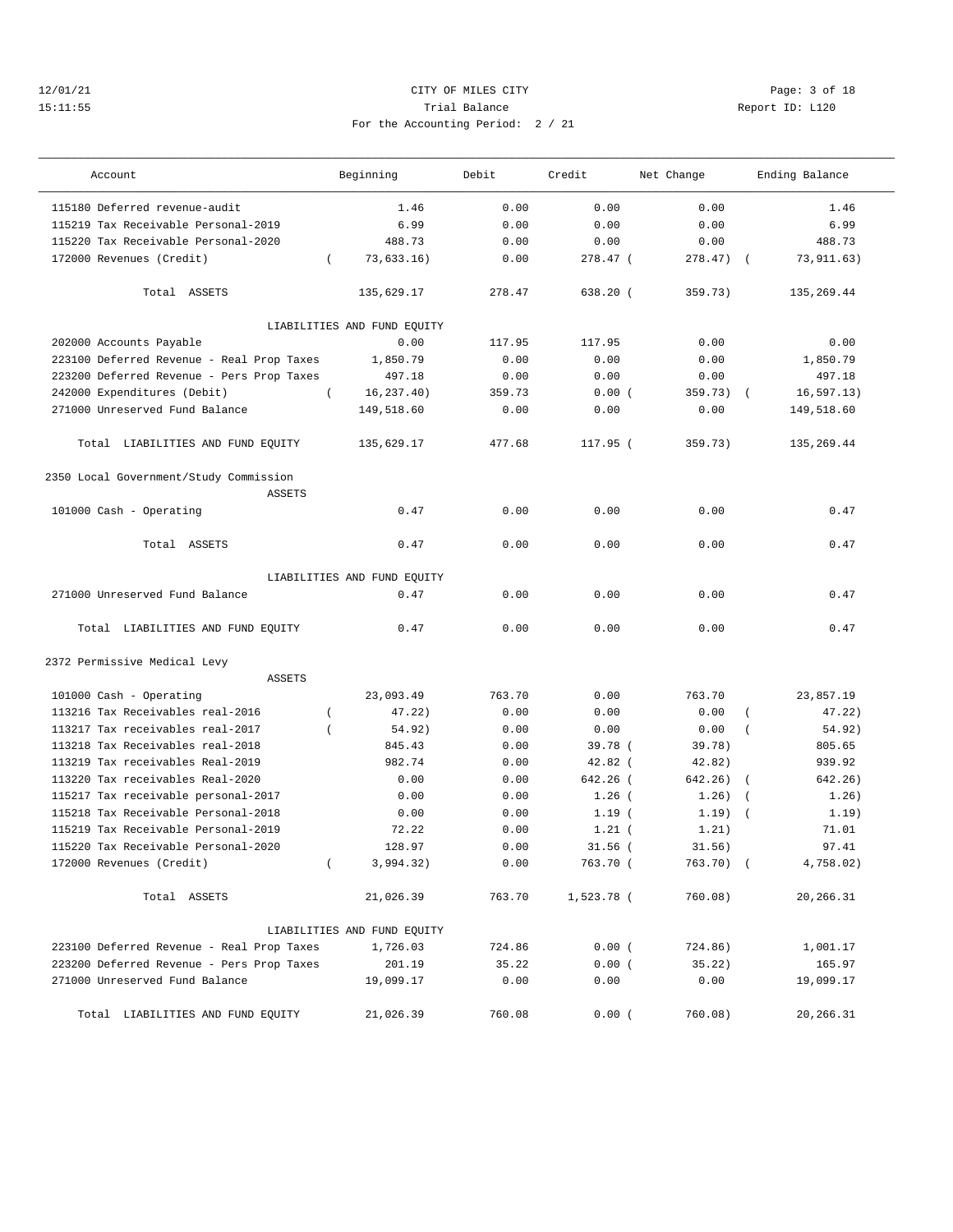## 12/01/21 CITY OF MILES CITY Page: 4 of 18 15:11:55 Trial Balance Report ID: L120 For the Accounting Period: 2 / 21

| Account                                    | Beginning                   | Debit      | Credit       | Net Change    | Ending Balance         |
|--------------------------------------------|-----------------------------|------------|--------------|---------------|------------------------|
| 2390 DRUG FORFEITURE                       |                             |            |              |               |                        |
| <b>ASSETS</b>                              |                             |            |              |               |                        |
| 101000 Cash - Operating                    | 4,552.42                    | 0.00       | 0.00         | 0.00          | 4,552.42               |
| 172000 Revenues (Credit)                   | 2,152.42)<br>$\left($       | 0.00       | 0.00         | 0.00          | 2, 152.42)<br>$\left($ |
| Total ASSETS                               | 2,400.00                    | 0.00       | 0.00         | 0.00          | 2,400.00               |
|                                            | LIABILITIES AND FUND EQUITY |            |              |               |                        |
| 271000 Unreserved Fund Balance             | 2,400.00                    | 0.00       | 0.00         | 0.00          | 2,400.00               |
| Total LIABILITIES AND FUND EQUITY          | 2,400.00                    | 0.00       | 0.00         | 0.00          | 2,400.00               |
| 2394 BUILDING CODE ENFORCEMENT             |                             |            |              |               |                        |
| <b>ASSETS</b>                              |                             |            |              |               |                        |
| 101000 Cash - Operating                    | 101,249.01                  | 1,258.75   | $3,502.71$ ( | 2, 243.96)    | 99,005.05              |
| 172000 Revenues (Credit)                   | 53,038.14)<br>$\left($      | 0.00       | $1,258.75$ ( | $1, 258.75$ ( | 54,296.89)             |
| Total ASSETS                               | 48,210.87                   | 1,258.75   | 4,761.46 (   | 3,502.71)     | 44,708.16              |
|                                            | LIABILITIES AND FUND EQUITY |            |              |               |                        |
| 202000 Accounts Payable                    | 0.00                        | 1,323.74   | 1,323.74     | 0.00          | 0.00                   |
| 242000 Expenditures (Debit)                | 62, 209.34)<br>$\left($     | 3,502.71   | 0.00(        | 3,502.71)     | 65, 712, 05)           |
| 271000 Unreserved Fund Balance             | 110,420.21                  | 0.00       | 0.00         | 0.00          | 110,420.21             |
| Total LIABILITIES AND FUND EQUITY          | 48,210.87                   | 4,826.45   | 1,323.74 (   | 3,502.71)     | 44,708.16              |
| 2400 LTG M D#165-(Gen City)                |                             |            |              |               |                        |
| <b>ASSETS</b>                              |                             |            |              |               |                        |
| 101000 Cash - Operating                    | 95,627.56                   | 760.06     | 12,421.48 (  | 11,661.42)    | 83,966.14              |
| 118140 Special Assessments Receivables-201 | 39.03                       | 0.00       | 0.00         | 0.00          | 39.03                  |
| 118150 Special Assessments Receivables-201 | 40.74                       | 0.00       | 0.00         | 0.00          | 40.74                  |
| 118160 Special Assessments Receivables-201 | 85.14                       | 0.00       | 0.00         | 0.00          | 85.14                  |
| 118170 Special Assessments Receivables-201 | 698.70                      | 0.00       | 0.00         | 0.00          | 698.70                 |
| 118180 Special Assessments Received-2018   | 1,559.82                    | 0.00       | 0.00         | 0.00          | 1,559.82               |
| 118190 Special Assessments Receivables-201 | 1,393.05                    | 0.00       | 0.00         | 0.00          | 1,393.05               |
| 118200 Special Assmts Receivable 2000      | 65, 411.56                  | 0.00       | 714.75 (     | 714.75)       | 64,696.81              |
| 172000 Revenues (Credit)                   | 101,663.20)<br>$\left($     | 0.00       | 760.06 (     | 760.06)       | 102, 423.26)           |
| Total ASSETS                               | 63,192.40                   | 760.06     | 13,896.29 (  | 13, 136, 23)  | 50,056.17              |
|                                            | LIABILITIES AND FUND EQUITY |            |              |               |                        |
| 202000 Accounts Payable                    | 0.00                        | 12,421.48  | 12, 421.48   | 0.00          | 0.00                   |
| 223000 Deferred Revenue/Uncollected Taxes  | 69,228.04                   | 714.75     | 0.00(        | 714.75)       | 68,513.29              |
| 242000 Expenditures (Debit)                | $\left($<br>90, 817.16)     | 12, 421.48 | 0.00(        | $12,421.48$ ( | 103, 238.64)           |
| 271000 Unreserved Fund Balance             | 84,781.52                   | 0.00       | 0.00         | 0.00          | 84,781.52              |
| Total LIABILITIES AND FUND EQUITY          | 63,192.40                   | 25,557.71  | 12,421.48 (  | 13, 136. 23)  | 50,056.17              |

2420 LTG M D#167-(MilesAddn Etc)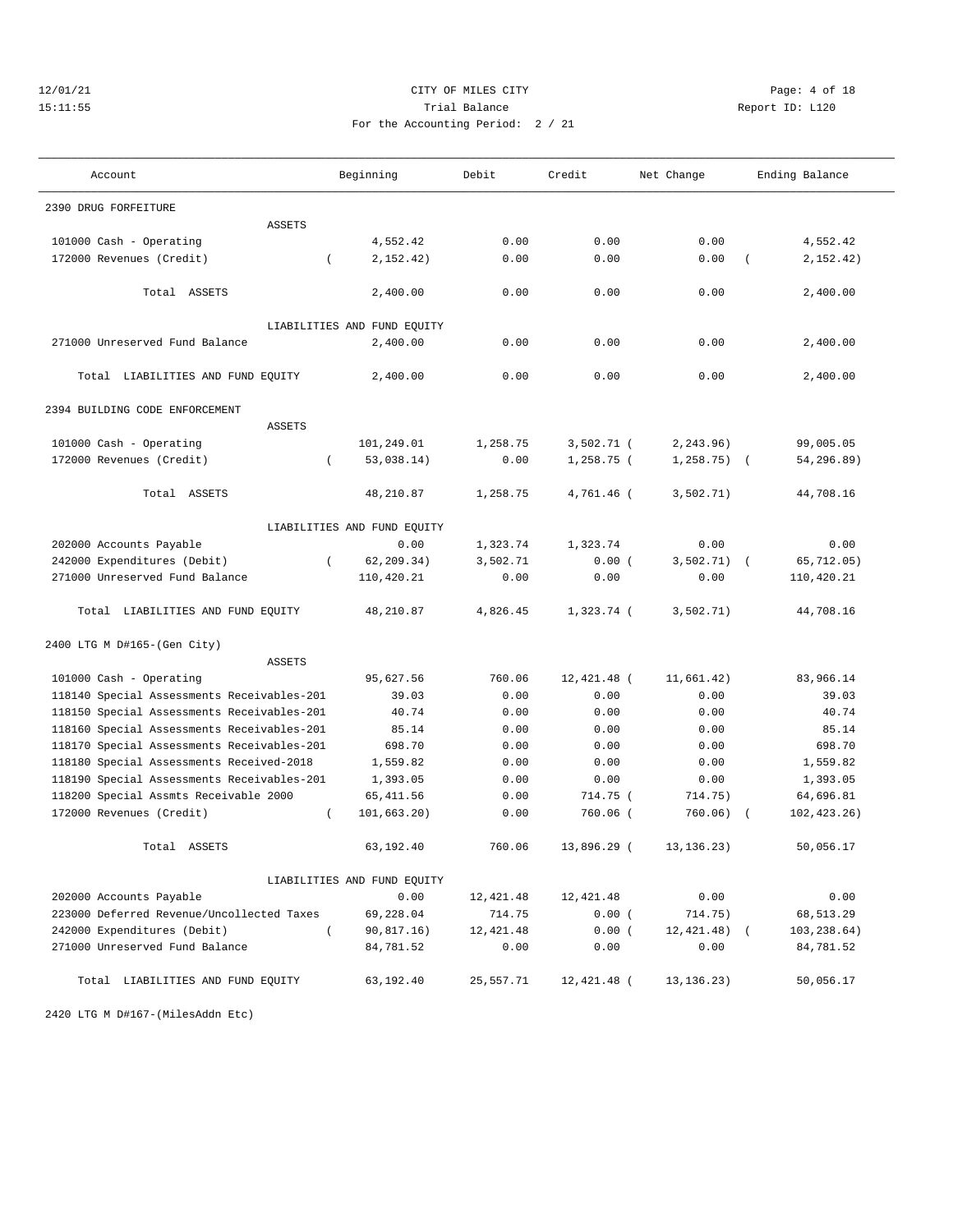## 12/01/21 CITY OF MILES CITY Page: 5 of 18 15:11:55 Trial Balance Report ID: L120 For the Accounting Period: 2 / 21

———————————————————————————————————————————————————————————————————————————————————————————————————————————————————————————————————

| Account                                    | Beginning                   | Debit    | Credit       | Net Change   | Ending Balance |
|--------------------------------------------|-----------------------------|----------|--------------|--------------|----------------|
| ASSETS                                     |                             |          |              |              |                |
| 101000 Cash - Operating                    | 19,205.60                   | 108.72   | $1,560.65$ ( | 1,451.93)    | 17,753.67      |
| 118170 Special Assessments Receivables-201 | 0.04                        | 0.00     | 0.00         | 0.00         | 0.04           |
| 118180 Special Assessments Received-2018   | 66.18                       | 0.00     | 0.00         | 0.00         | 66.18          |
| 118190 Special Assessments Receivables-201 | 189.80                      | 0.00     | 0.00         | 0.00         | 189.80         |
| 118200 Special Assmts Receivable 2000      | 6,605.24                    | 0.00     | $100.37$ (   | 100.37)      | 6,504.87       |
| 172000 Revenues (Credit)<br>$\left($       | 9,813.02)                   | 0.00     | 108.72 (     | $108.72)$ (  | 9,921.74)      |
| Total ASSETS                               | 16,253.84                   | 108.72   | 1,769.74 (   | 1,661.02)    | 14,592.82      |
|                                            | LIABILITIES AND FUND EQUITY |          |              |              |                |
| 202000 Accounts Payable                    | 0.00                        | 1,560.65 | 1,560.65     | 0.00         | 0.00           |
| 223000 Deferred Revenue/Uncollected Taxes  | 6,861.26                    | 100.37   | 0.00(        | 100.37)      | 6,760.89       |
| 242000 Expenditures (Debit)                | 12, 329.08)                 | 1,560.65 | 0.00(        | 1,560.65)    | 13,889.73)     |
| 271000 Unreserved Fund Balance             | 21,721.66                   | 0.00     | 0.00         | 0.00         | 21,721.66      |
| Total LIABILITIES AND FUND EQUITY          | 16,253.84                   | 3,221.67 | $1,560.65$ ( | 1,661.02)    | 14,592.82      |
| 2430 LTG M D#171-(Balsam Est)              |                             |          |              |              |                |
| ASSETS                                     |                             |          |              |              |                |
| 101000 Cash - Operating                    | 1,448.37                    | 0.50     | 443.72 (     | 443.22)      | 1,005.15       |
| 118200 Special Assmts Receivable 2000      | 2,033.56                    | 0.00     | 0.00         | 0.00         | 2,033.56       |
| 172000 Revenues (Credit)<br>$\left($       | 2,703.20                    | 0.00     | 0.50(        | $0.50)$ (    | 2,703.70)      |
| Total ASSETS                               | 778.73                      | 0.50     | 444.22 (     | 443.72)      | 335.01         |
|                                            | LIABILITIES AND FUND EQUITY |          |              |              |                |
| 202000 Accounts Payable                    | 0.00                        | 443.72   | 443.72       | 0.00         | 0.00           |
| 223000 Deferred Revenue/Uncollected Taxes  | 2,033.56                    | 0.00     | 0.00         | 0.00         | 2,033.56       |
| 242000 Expenditures (Debit)<br>$\left($    | 5, 521.13)                  | 443.72   | 0.00(        | 443.72) (    | 5,964.85)      |
| 271000 Unreserved Fund Balance             | 4,266.30                    | 0.00     | 0.00         | 0.00         | 4,266.30       |
| Total LIABILITIES AND FUND EQUITY          | 778.73                      | 887.44   | 443.72 (     | 443.72)      | 335.01         |
| 2440 LTG M D#172-(Main Str)                |                             |          |              |              |                |
| ASSETS                                     |                             |          |              |              |                |
| 101000 Cash - Operating                    | 10,976.45                   | 83.05    | $1,393.82$ ( | 1,310.77)    | 9,665.68       |
| 118200 Special Assmts Receivable 2000      | 11,280.30                   | 0.00     | $77.92$ (    | 77.92)       | 11,202.38      |
| 172000 Revenues (Credit)<br>$\left($       | 19,564.63)                  | 0.00     | $83.05$ (    | 83.05)       | 19,647.68)     |
| Total ASSETS                               | 2,692.12                    | 83.05    | 1,554.79 (   | 1,471.74)    | 1,220.38       |
|                                            | LIABILITIES AND FUND EQUITY |          |              |              |                |
| 202000 Accounts Payable                    | 0.00                        | 1,393.82 | 1,393.82     | 0.00         | 0.00           |
| 223000 Deferred Revenue/Uncollected Taxes  | 11,280.30                   | 77.92    | 0.00(        | 77.92)       | 11,202.38      |
| 242000 Expenditures (Debit)<br>$\left($    | 17,955.64)                  | 1,393.82 | 0.00(        | $1,393.82$ ( | 19, 349.46)    |
| 271000 Unreserved Fund Balance             | 9,367.46                    | 0.00     | 0.00         | 0.00         | 9,367.46       |
| Total LIABILITIES AND FUND EQUITY          | 2,692.12                    | 2,865.56 | 1,393.82 (   | 1,471.74)    | 1,220.38       |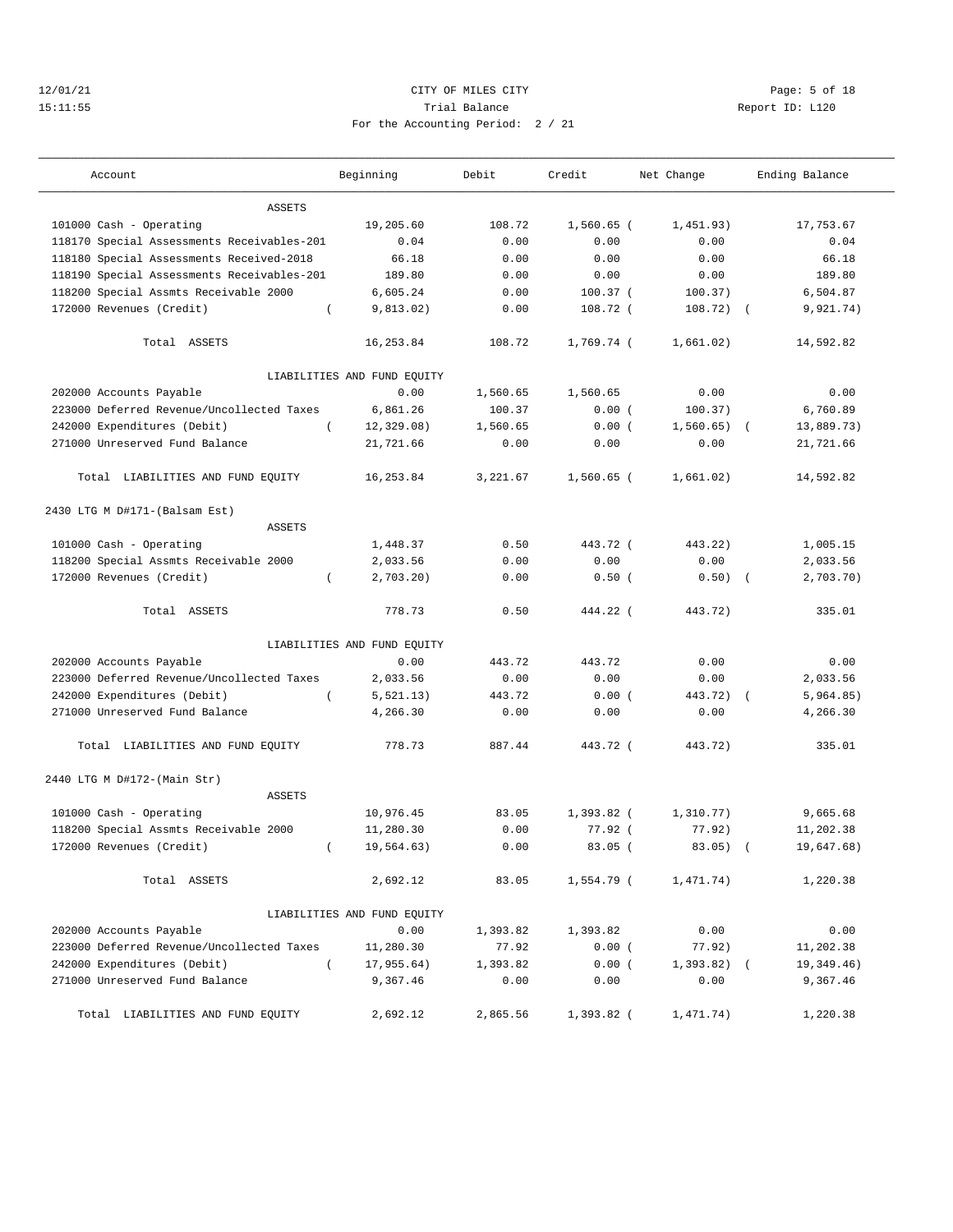## 12/01/21 CITY OF MILES CITY Page: 6 of 18 15:11:55 Trial Balance Report ID: L120 For the Accounting Period: 2 / 21

| Account                                    | Beginning                   | Debit    | Credit     | Net Change | Ending Balance          |
|--------------------------------------------|-----------------------------|----------|------------|------------|-------------------------|
| 2450 LTG M D#195-(SG-Trico)                |                             |          |            |            |                         |
| <b>ASSETS</b>                              |                             |          |            |            |                         |
| 101000 Cash - Operating                    | 2,552.62                    | 29.43    | $525.00$ ( | 495.57)    | 2,057.05                |
| 118200 Special Assmts Receivable 2000      | 1,325.93                    | 0.00     | $28.06$ (  | 28.06)     | 1,297.87                |
| 172000 Revenues (Credit)                   | 1,876.91)                   | 0.00     | 29.43(     | 29.43)     | 1,906.34)<br>$\sqrt{ }$ |
| Total ASSETS                               | 2,001.64                    | 29.43    | 582.49 (   | 553.06)    | 1,448.58                |
|                                            | LIABILITIES AND FUND EQUITY |          |            |            |                         |
| 202000 Accounts Payable                    | 0.00                        | 525.00   | 525.00     | 0.00       | 0.00                    |
| 223000 Deferred Revenue/Uncollected Taxes  | 1,325.93                    | 28.06    | 0.00(      | 28.06)     | 1,297.87                |
| 242000 Expenditures (Debit)<br>$\left($    | 4,551.84)                   | 525.00   | 0.00(      | 525.00)    | 5,076.84)               |
| 271000 Unreserved Fund Balance             | 5,227.55                    | 0.00     | 0.00       | 0.00       | 5,227.55                |
|                                            |                             |          |            |            |                         |
| Total LIABILITIES AND FUND EQUITY          | 2,001.64                    | 1,078.06 | $525.00$ ( | 553.06)    | 1,448.58                |
| 2470 LTG M D#202-(SG-MDU&NV)               |                             |          |            |            |                         |
| <b>ASSETS</b>                              |                             |          |            |            |                         |
| 101000 Cash - Operating                    | 4,514.79                    | 172.97   | 430.83 (   | 257.86)    | 4,256.93                |
| 118180 Special Assessments Received-2018   | 98.28                       | 0.00     | 0.00       | 0.00       | 98.28                   |
| 118190 Special Assessments Receivables-201 | 141.48                      | 0.00     | 0.00       | 0.00       | 141.48                  |
| 118200 Special Assmts Receivable 2000      | 2,484.46                    | 0.00     | $168.48$ ( | 168.48)    | 2,315.98                |
| 172000 Revenues (Credit)                   | 3, 516.37)                  | 0.00     | 172.97 (   | $172.97$ ( | 3,689.34)               |
| Total ASSETS                               | 3,722.64                    | 172.97   | 772.28 (   | 599.31)    | 3,123.33                |
|                                            | LIABILITIES AND FUND EQUITY |          |            |            |                         |
| 202000 Accounts Payable                    | 0.00                        | 430.83   | 430.83     | 0.00       | 0.00                    |
| 223000 Deferred Revenue/Uncollected Taxes  | 2,724.22                    | 168.48   | 0.00(      | 168.48)    | 2,555.74                |
| 242000 Expenditures (Debit)<br>$\left($    | 4,099.77)                   | 430.83   | 0.00(      | 430.83)    | 4,530.60)<br>$\sqrt{ }$ |
| 271000 Unreserved Fund Balance             | 5,098.19                    | 0.00     | 0.00       | 0.00       | 5,098.19                |
| Total LIABILITIES AND FUND EQUITY          | 3,722.64                    | 1,030.14 | 430.83 (   | 599.31)    | 3,123.33                |
| 2480 LTG M M#173-(Milestown Estates)       |                             |          |            |            |                         |
| ASSETS                                     | 1,252.05                    | 0.43     | 29.77 (    | 29.34)     | 1,222.71                |
| 101000 Cash - Operating                    |                             |          |            |            | 856.32                  |
| 118200 Special Assmts Receivable 2000      | 856.32                      | 0.00     | 0.00       | 0.00       |                         |
| 172000 Revenues (Credit)<br>$\left($       | $2,423.28$ )                | 0.00     | $0.43$ (   | 0.43)      | 2,423.71)               |
| Total ASSETS                               | 314.91)<br>$\left($         | 0.43     | $30.20$ (  | $29.77)$ ( | 344.68)                 |
|                                            | LIABILITIES AND FUND EQUITY |          |            |            |                         |
| 202000 Accounts Payable                    | 0.00                        | 29.77    | 29.77      | 0.00       | 0.00                    |
| 223000 Deferred Revenue/Uncollected Taxes  | 856.32                      | 0.00     | 0.00       | 0.00       | 856.32                  |
| 242000 Expenditures (Debit)<br>$\left($    | 2, 279.31)                  | 29.77    | 0.00(      | $29.77)$ ( | 2,309.08)               |
| 271000 Unreserved Fund Balance             | 1,108.08                    | 0.00     | 0.00       | 0.00       | 1,108.08                |
| Total LIABILITIES AND FUND EQUITY          | 314.91)                     | 59.54    | 29.77 (    | $29.77)$ ( | 344.68)                 |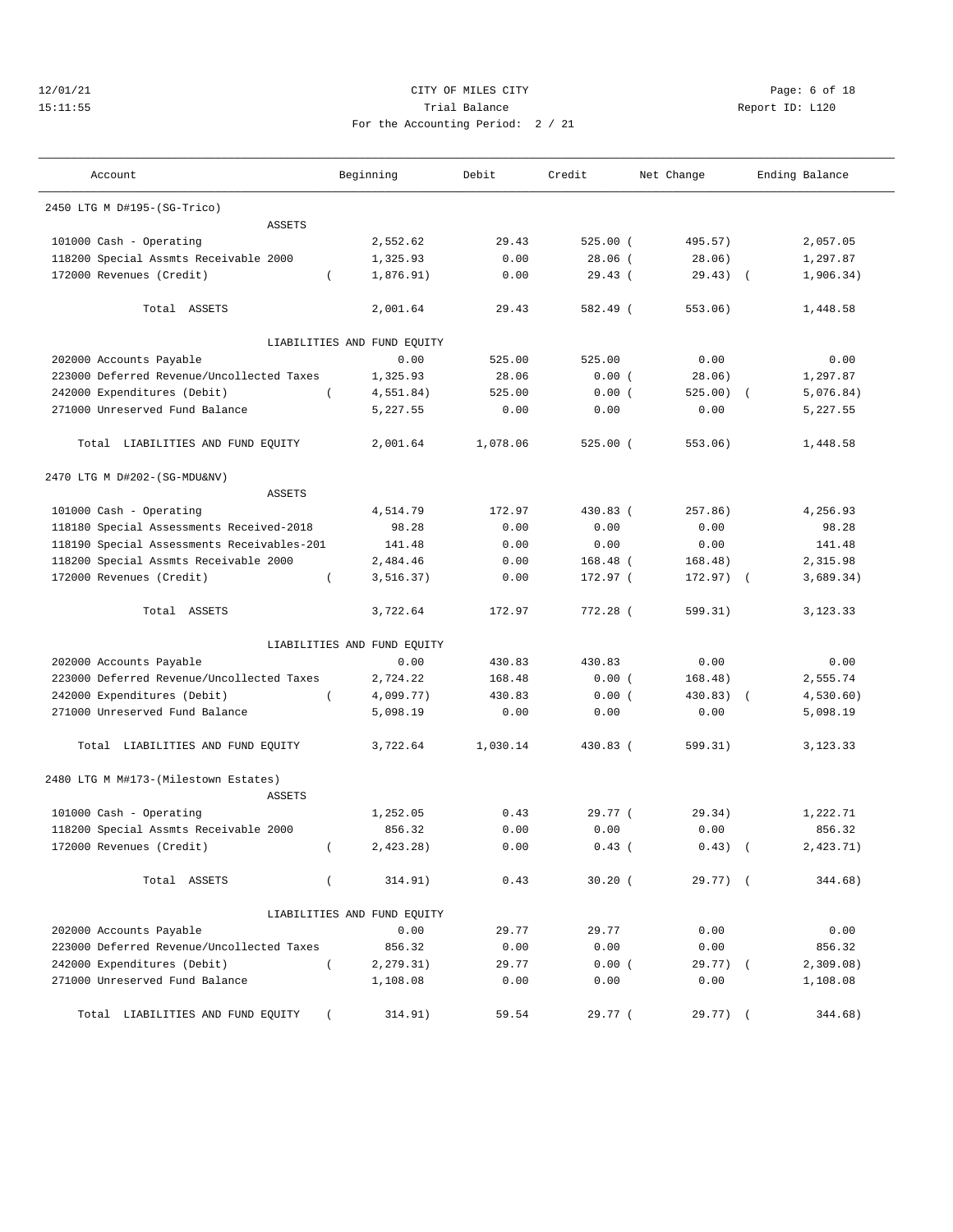## 12/01/21 CITY OF MILES CITY Page: 7 of 18 15:11:55 Trial Balance Report ID: L120 For the Accounting Period: 2 / 21

| Account                                    | Beginning                   | Debit      | Credit        | Net Change     | Ending Balance              |
|--------------------------------------------|-----------------------------|------------|---------------|----------------|-----------------------------|
| 2510 STR MAINT DIST #204                   |                             |            |               |                |                             |
| <b>ASSETS</b>                              |                             |            |               |                |                             |
| 101000 Cash - Operating                    | 130,948.49                  | 7.768.61   | 54, 131. 32 ( | 46, 362, 71)   | 84,585.78                   |
| 118130 Special Assessments Receivable 2013 | 32.59                       | 0.00       | 0.00          | 0.00           | 32.59                       |
| 118140 Special Assessments Receivables-201 | 31.99                       | 0.00       | 0.00          | 0.00           | 31.99                       |
| 118150 Special Assessments Receivables-201 | 34.52                       | 0.00       | 0.00          | 0.00           | 34.52                       |
| 118160 Special Assessments Receivables-201 | 180.96                      | 0.00       | 0.00          | 0.00           | 180.96                      |
| 118170 Special Assessments Receivables-201 | 1,354.46                    | 0.00       | 0.00          | 0.00           | 1,354.46                    |
| 118180 Special Assessments Received-2018   | 6,439.85                    | 0.00       | 0.00          | 0.00           | 6,439.85                    |
| 118190 Special Assessments Receivables-201 | 11,472.60                   | 0.00       | 0.00          | 0.00           | 11,472.60                   |
| 118200 Special Assmts Receivable 2000      | 723,605.70                  | 0.00       | $7,591.20$ (  | 7,591,20)      | 716,014.50                  |
| 132000 Due From Government (Short Term)    | 18,400.00                   | 0.00       | 0.00          | 0.00           | 18,400.00                   |
| 172000 Revenues (Credit)                   | 1,724,850.71)               | 0.00       | 7,768.61 (    | 7,768.61)      | 1,732,619.32)<br>$\sqrt{ }$ |
| Total ASSETS<br>$\left($                   | 832, 349.55)                | 7,768.61   | 69,491.13 (   | 61,722.52)     | 894,072.07)<br>$\sqrt{2}$   |
|                                            | LIABILITIES AND FUND EQUITY |            |               |                |                             |
| 202000 Accounts Payable                    | 77,439.76                   | 15,691.76  | 15,691.76     | 0.00           | 77,439.76                   |
| 223000 Deferred Revenue/Uncollected Taxes  | 743,152.68                  | 7,591.20   | 0.00(         | 7,591.20)      | 735,561.48                  |
| 242000 Expenditures (Debit)                | (2,010,102,11)              | 54, 131.32 | 0.00(         | 54, 131. 32)   | 2,064,233.43)               |
| 271000 Unreserved Fund Balance             | 357,160.12                  | 0.00       | 0.00          | 0.00           | 357,160.12                  |
| Total LIABILITIES AND FUND EQUITY          | 832, 349.55)                | 77,414.28  | 15,691.76 (   | $61,722.52)$ ( | 894,072.07)                 |
| 2520 STR MAINT DIST #205                   |                             |            |               |                |                             |
| <b>ASSETS</b>                              |                             |            |               |                |                             |
| 101000 Cash - Operating                    | 261,870.01                  | 1,530.30   | 14,862.89 (   | 13,332.59)     | 248,537.42                  |
| 118140 Special Assessments Receivables-201 | 214.50                      | 0.00       | 0.00          | 0.00           | 214.50                      |
| 118150 Special Assessments Receivables-201 | 210.08                      | 0.00       | 0.00          | 0.00           | 210.08                      |
| 118160 Special Assessments Receivables-201 | 317.14                      | 0.00       | 0.00          | 0.00           | 317.14                      |
| 118170 Special Assessments Receivables-201 | 1,646.90                    | 0.00       | 0.00          | 0.00           | 1,646.90                    |
| 118180 Special Assessments Received-2018   | 4,516.35                    | 0.00       | 0.00          | 0.00           | 4,516.35                    |
| 118190 Special Assessments Receivables-201 | 1,428.69                    | 0.00       | 0.00          | 0.00           | 1,428.69                    |
| 118200 Special Assmts Receivable 2000      | 79,908.89                   | 0.00       | 1,415.67 (    | 1,415.67)      | 78,493.22                   |
| 132000 Due From Government (Short Term)    | 4,600.00                    | 0.00       | 0.00          | 0.00           | 4,600.00                    |
| 172000 Revenues (Credit)<br>$\left($       | 135,855.30)                 | 0.00       | $1,530.30$ (  | 1,530.30)      | 137,385.60)<br>$\sqrt{2}$   |
| Total ASSETS                               | 218,857.26                  | 1,530.30   | 17,808.86 (   | 16,278.56)     | 202,578.70                  |
|                                            | LIABILITIES AND FUND EQUITY |            |               |                |                             |
| 202000 Accounts Payable                    | 0.00                        | 3,744.57   | 3,744.57      | 0.00           | 0.00                        |
| 223000 Deferred Revenue/Uncollected Taxes  | 88, 242.39                  | 1,415.67   | 0.00(         | 1,415.67)      | 86,826.72                   |
| 242000 Expenditures (Debit)<br>$\left($    | 109,872.74)                 | 14,862.89  | 0.00(         | $14,862.89$ (  | 124,735.63)                 |
| 271000 Unreserved Fund Balance             | 240,487.61                  | 0.00       | 0.00          | 0.00           | 240,487.61                  |
| Total LIABILITIES AND FUND EQUITY          | 218,857.26                  | 20,023.13  | 3,744.57 (    | 16,278.56)     | 202,578.70                  |

 2540 STR MAINT DIST#207-(MILESTOWN ESTATES) ASSETS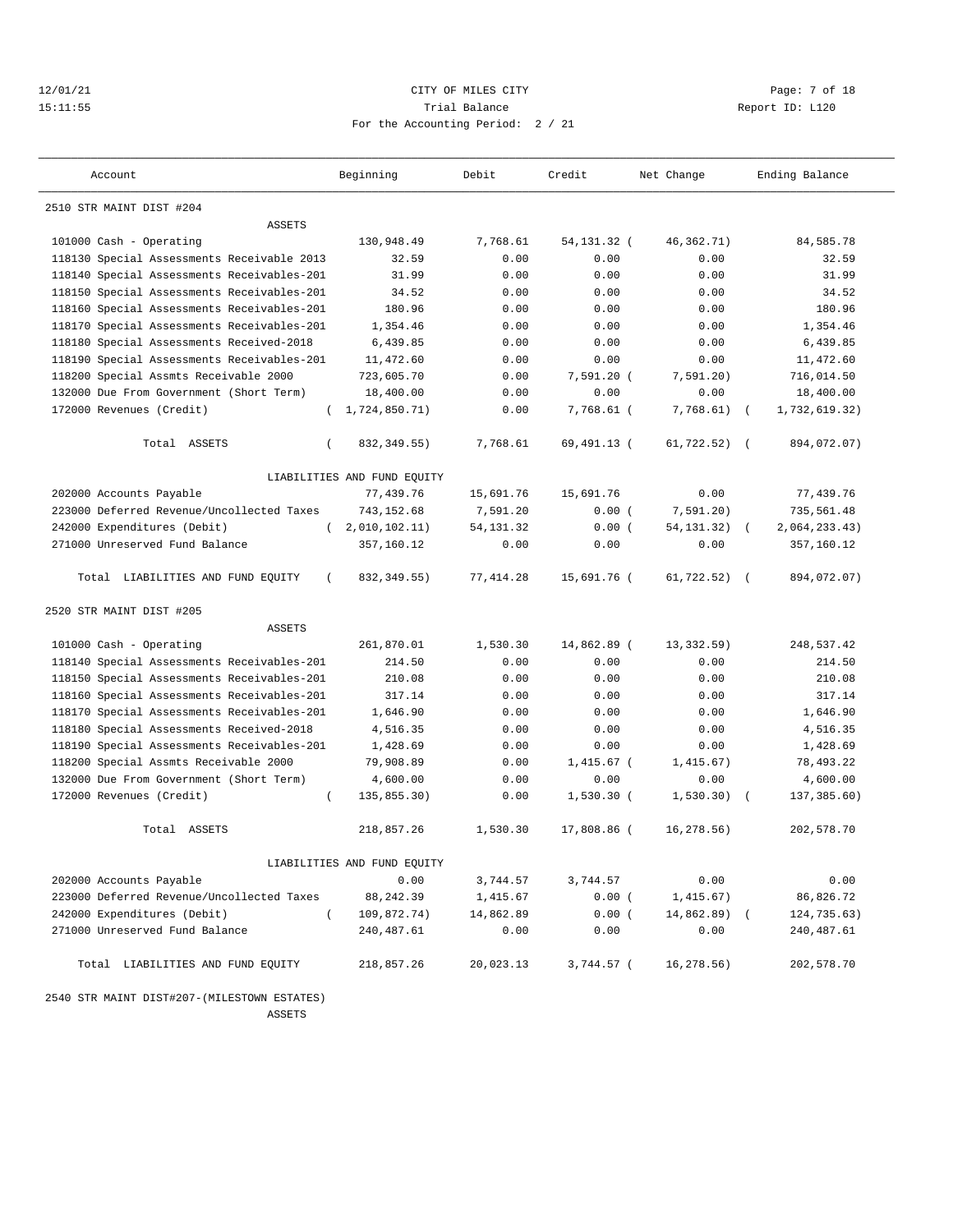2701 Fire Grants

#### 12/01/21 CITY OF MILES CITY Page: 8 of 18 15:11:55 Trial Balance Report ID: L120 For the Accounting Period: 2 / 21

———————————————————————————————————————————————————————————————————————————————————————————————————————————————————————————————————

Account and Beginning Debit Credit Net Change Ending Balance ——————————————————————————————————————————————————————————————————————————————————————————————————————————————————————————————————— 101000 Cash - Operating 5,831.45 2.00 432.63 ( 430.63) 5,400.82 118200 Special Assmts Receivable 2000 1,140.24 0.00 0.00 0.00 1,140.24 172000 Revenues (Credit) ( 3,492.70) 0.00 2.00 ( 2.00) ( 3,494.70) Total ASSETS 3,478.99 2.00 434.63 ( 432.63) 3,046.36 LIABILITIES AND FUND EQUITY 223000 Deferred Revenue/Uncollected Taxes  $1,140.24$   $0.00$   $0.00$   $0.00$   $1,140.24$ <br>242000 Expenditures (Debit) (3,139.00)  $432.63$  0.00 (432.63) (3,571.63) 242000 Expenditures (Debit) ( 3,139.00) 432.63 0.00 ( 432.63) ( 3,571.63) 271000 Unreserved Fund Balance 5,477.75 0.00 0.00 0.00 5,477.75 Total LIABILITIES AND FUND EQUITY 3,478.99 432.63 0.00 ( 432.63) 3,046.36 ASSETS 101000 Cash - Operating 6,108.70 0.00 0.00 0.00 6,108.70

| Total ASSETS                        |            | 6,108.70                    | 0.00                | 0.00        | 0.00                          | 6,108.70      |
|-------------------------------------|------------|-----------------------------|---------------------|-------------|-------------------------------|---------------|
|                                     |            | LIABILITIES AND FUND EQUITY |                     |             |                               |               |
| 271000 Unreserved Fund Balance      |            | 6,108.70                    | 0.00                | 0.00        | 0.00                          | 6,108.70      |
| Total LIABILITIES AND FUND EQUITY   |            | 6,108.70                    | 0.00                | 0.00        | 0.00                          | 6,108.70      |
| 2820 GAS TAX                        |            |                             |                     |             |                               |               |
| <b>ASSETS</b>                       |            |                             |                     |             |                               |               |
| 101000 Cash - Operating             |            | 97,858.08                   | 14,184.04           | 204.33      | 13,979.71                     | 111,837.79    |
| 172000 Revenues (Credit)            | $\left($   | 99,288.23)                  | 0.00                |             | $14, 184.04$ ( $14, 184.04$ ( | 113, 472. 27) |
| Total ASSETS                        | $\left($   |                             | 1,430.15) 14,184.04 | 14,388.37 ( | 204.33) (                     | 1,634.48)     |
|                                     |            | LIABILITIES AND FUND EQUITY |                     |             |                               |               |
| 242000 Expenditures (Debit)         | $\sqrt{2}$ | 1,430.31)                   | 204.33              | 0.00(       | $204.33$ ) $($                | 1,634.64)     |
| 271000 Unreserved Fund Balance      |            | 0.16                        | 0.00                | 0.00        | 0.00                          | 0.16          |
| Total LIABILITIES AND FUND EQUITY ( |            | 1,430.15)                   | 204.33              | 0.00(       | $204.33$ ) (                  | 1,634.48)     |
| 2821 HB473- Fuel Tax                |            |                             |                     |             |                               |               |
| <b>ASSETS</b>                       |            |                             |                     |             |                               |               |
| 102131 Restricted Cash- HB473       |            | 1.09                        | 0.00                | 0.00        | 0.00                          | 1.09          |
| Total ASSETS                        |            | 1.09                        | 0.00                | 0.00        | 0.00                          | 1.09          |
|                                     |            | LIABILITIES AND FUND EQUITY |                     |             |                               |               |
| 271000 Unreserved Fund Balance      |            | 1.09                        | 0.00                | 0.00        | 0.00                          | 1.09          |
| Total LIABILITIES AND FUND EQUITY   |            | 1.09                        | 0.00                | 0.00        | 0.00                          | 1.09          |

2850 Southeastern Montana Dispatch-911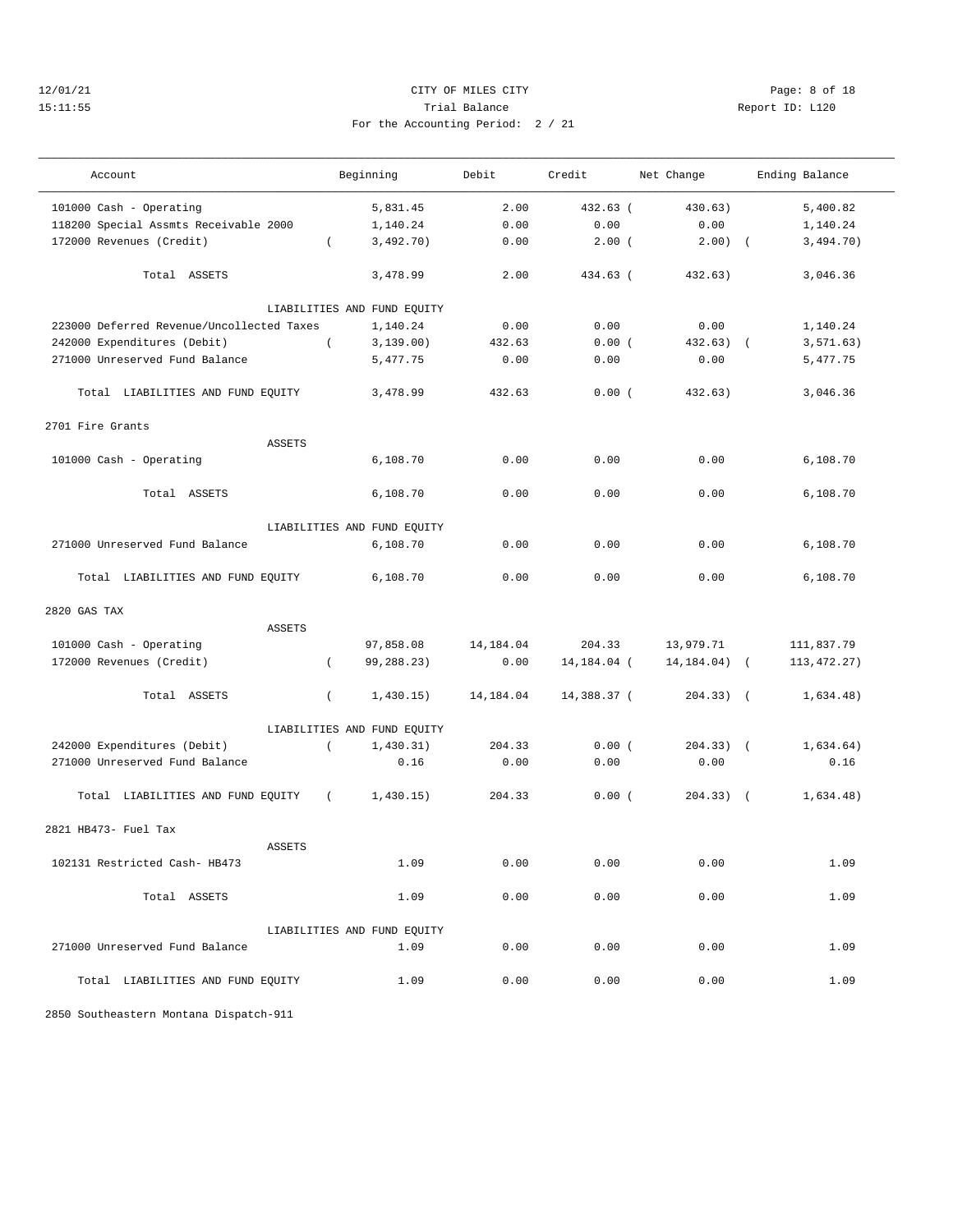#### 12/01/21 CITY OF MILES CITY Page: 9 of 18 15:11:55 Trial Balance Report ID: L120 For the Accounting Period: 2 / 21

| . |  |  |  |
|---|--|--|--|

——————————————————————————————————————————————————————————————————————————————————————————————————————————————————————————————————— Account and Beginning Debit Credit Net Change Ending Balance ——————————————————————————————————————————————————————————————————————————————————————————————————————————————————————————————————— ASSETS 101000 Cash - Operating 77,648.33 26.67 2,631.52 ( 2,604.85) 75,043.48 172000 Revenues (Credit) ( 94,244.25) 0.00 26.67 ( 26.67) ( 94,270.92) Total ASSETS ( 16,595.92) 26.67 2,658.19 ( 2,631.52) ( 19,227.44) LIABILITIES AND FUND EQUITY 202000 Accounts Payable 0.00 2,631.52 2,631.52 0.00 0.00 242000 Expenditures (Debit) ( 162,872.79) 2,631.52 0.00 ( 2,631.52) ( 165,504.31) 271000 Unreserved Fund Balance 146,276.87 0.00 0.00 0.00 146,276.87 Total LIABILITIES AND FUND EQUITY ( 16,595.92) 5,263.04 2,631.52 ( 2,631.52) ( 19,227.44) 2880 LIBRARY GRANTS ASSETS 101000 Cash - Operating  $\begin{array}{cccccccc} 101000 & \text{Cash} & - & \text{Operating} \\ - & \text{413.00} & 413.00 & 0.00 & 0.00 & 0.00 & 0.00 & 0.00 & 0.00 & 0.00 & 0.00 & 0.00 & 0.00 & 0.00 & 0.00 & 0.00 & 0.00 & 0.00 & 0.00 & 0.00 & 0.00 & 0.00 & 0.00 & 0.00 & 0.00 & 0.00 & 0.00 & 0$  101003 Cash - per capita 22,528.91 0.00 0.00 0.00 22,528.91 101020 Cash - Partners Program 28,931.64 0.00 234.00 ( 234.00) 28,697.64 101021 Cash-One Time Endowments 1,784.09 0.00 0.00 0.00 1,784.09 101030 Cash - Sagebrush Fed/Base Grant 22,144.89 0.00 1,932.00 ( 1,932.00) 20,212.89 101032 Cash- Library Board of Trustees Mul 84,050.97 0.00 0.00 0.00 84,050.97 172000 Revenues (Credit) ( 11,154.92) 0.00 0.00 0.00 ( 11,154.92) Total ASSETS 148,698.58 0.00 2,166.00 ( 2,166.00) 146,532.58 LIABILITIES AND FUND EQUITY 202000 Accounts Payable 0.00 2,166.00 2,166.00 0.00 0.00 242000 Expenditures (Debit) ( 5,291.95) 2,166.00 0.00 ( 2,166.00) ( 7,457.95) 271000 Unreserved Fund Balance 153,990.53 0.00 0.00 0.00 153,990.53 Total LIABILITIES AND FUND EQUITY 148,698.58 4,332.00 2,166.00 ( 2,166.00) 146,532.58 2935 Historic Preservation ASSETS 101000 Cash - Operating 24,892.07 0.00 241.84 ( 241.84) 24,650.23 172000 Revenues (Credit) ( 6,000.00) 0.00 0.00 0.00 ( 6,000.00) Total ASSETS 18,892.07 0.00 241.84 ( 241.84) 18,650.23 LIABILITIES AND FUND EQUITY 202000 Accounts Payable 0.00 0.03 0.03 0.00 0.00 242000 Expenditures (Debit) ( 1,846.22) 241.84 0.00 ( 241.84) ( 2,088.06) 242000 Expenditures (Debit) (  $1,846.22$ ) 241.84 0.00 ( 241.84) ( 2,088.06<br>271000 Unreserved Fund Balance 20,738.29 0.00 0.00 0.00 20,738.29 Total LIABILITIES AND FUND EQUITY 18,892.07 241.87 0.03 ( 241.84) 18,650.23

 2985 RETIRED SENIOR VOLUNTEER PROG (RSVP) **ASSETS**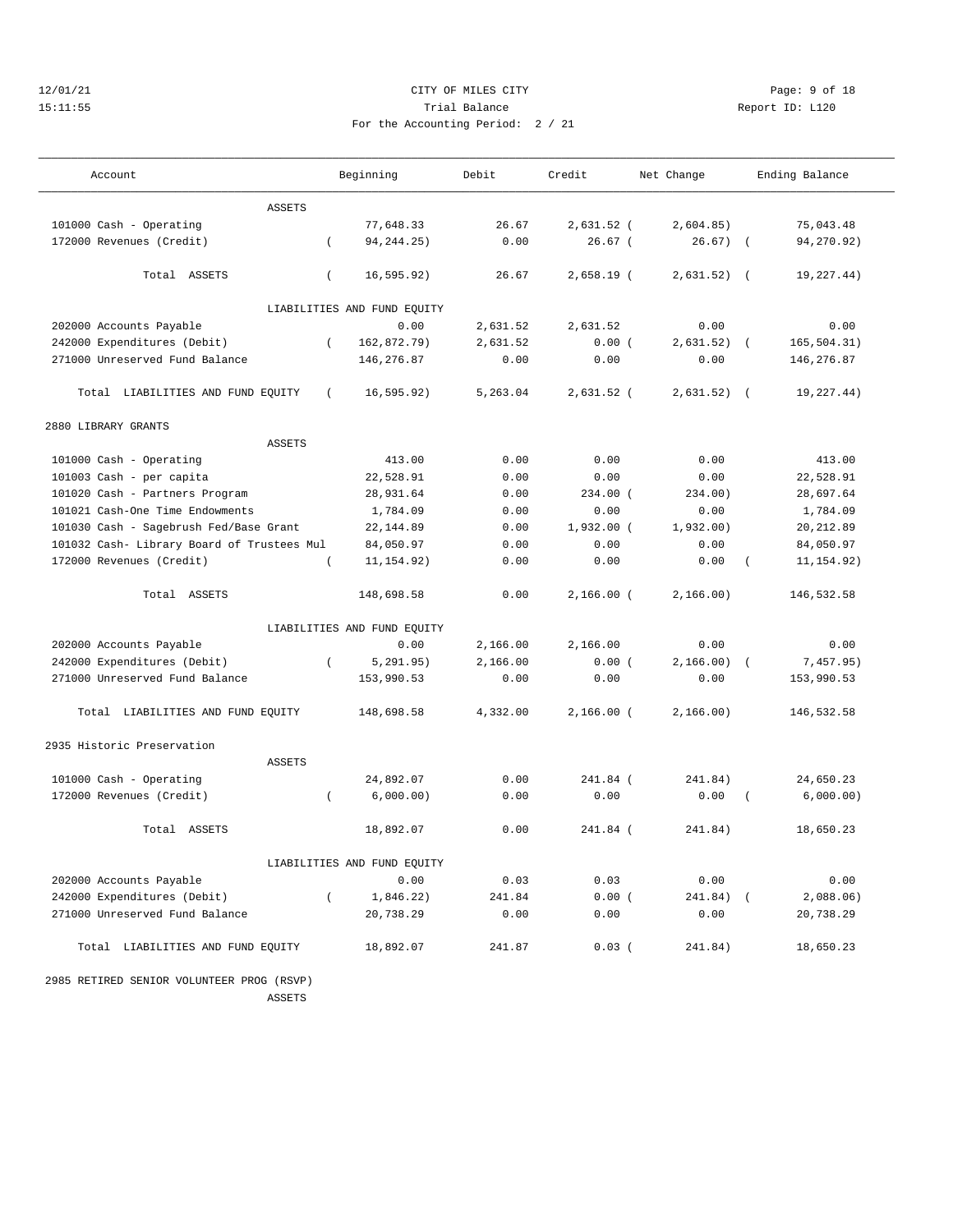## 12/01/21 **CITY OF MILES CITY CITY CITY PAGE:** 10 of 18 15:11:55 Trial Balance Report ID: L120 For the Accounting Period: 2 / 21

———————————————————————————————————————————————————————————————————————————————————————————————————————————————————————————————————

| $\sim$ $\sim$ |  |  |  |
|---------------|--|--|--|

| Account                                     |          | Beginning                   | Debit     | Credit       | Net Change     |                  | Ending Balance |
|---------------------------------------------|----------|-----------------------------|-----------|--------------|----------------|------------------|----------------|
| 101000 Cash - Operating                     | $\left($ | 8,141.83)                   | 6,376.92  | $6,771.21$ ( | $394.29$ (     |                  | 8,536.12)      |
| 101004 RSVP Non-Federal Cash Operating-Cus  |          | 11,410.71                   | 4,042.79  | 14.79        | 4,028.00       |                  | 15,438.71      |
| 101008 RSVP- Custer Excess                  |          | 9,398.50                    | 0.00      | 0.00         | 0.00           |                  | 9,398.50       |
| 103100 Petty Cash-                          |          | 200.00                      | 0.00      | 0.00         | 0.00           |                  | 200.00         |
| 172000 Revenues (Credit)                    | $\left($ | 45,505.20)                  | 0.00      | 10,370.92 (  | $10,370.92)$ ( |                  | 55,876.12)     |
| Total ASSETS                                | $\left($ | 32,637.82)                  | 10,419.71 | 17,156.92 (  | 6,737.21)      | $\sqrt{2}$       | 39, 375.03)    |
|                                             |          | LIABILITIES AND FUND EQUITY |           |              |                |                  |                |
| 202000 Accounts Payable                     |          | 0.00                        | 430.42    | 430.42       | 0.00           |                  | 0.00           |
| 242000 Expenditures (Debit)                 | $\left($ | 55, 112. 24)                | 6,786.00  | 48.79 (      | 6,737.21)      | $\sqrt{2}$       | 61,849.45)     |
| 271000 Unreserved Fund Balance              |          | 22, 474.42                  | 0.00      | 0.00         | 0.00           |                  | 22, 474.42     |
| Total LIABILITIES AND FUND EQUITY           | $\left($ | 32,637.82)                  | 7,216.42  | 479.21 (     | $6,737.21)$ (  |                  | 39, 375.03)    |
| 3301 Judgement Settlement/Southgate         |          |                             |           |              |                |                  |                |
| <b>ASSETS</b>                               |          |                             |           |              |                |                  |                |
| 101000 Cash - Operating                     |          | 56, 357.29                  | 227.40    | 0.00         | 227.40         |                  | 56,584.69      |
| 113220 Tax receivables Real-2020            | $\left($ | $57, 207.29$ )              | 0.00      | $227.40$ (   | 227.40         | $\sqrt{2}$       | 57, 434.69)    |
| 122000 Accounts Receivable                  |          | 100,000.00                  | 0.00      | 0.00         | 0.00           |                  | 100,000.00     |
| 172000 Revenues (Credit)                    | $\left($ | 157, 207. 29)               | 0.00      | $227.40$ (   | 227.40)        | $\sqrt{2}$       | 157,434.69)    |
| Total ASSETS                                | $\left($ | 58,057.29)                  | 227.40    | 454.80 (     | 227.40) (      |                  | 58,284.69)     |
|                                             |          | LIABILITIES AND FUND EQUITY |           |              |                |                  |                |
| 202000 Accounts Payable                     |          | 201,699.52                  | 0.00      | 0.00         | 0.00           |                  | 201,699.52     |
| 223100 Deferred Revenue - Real Prop Taxes ( |          | $57, 207.29$ )              | 227.40    | 0.00(        | 227.40)        | $\left($         | 57,434.69)     |
| 242000 Expenditures (Debit)                 | $\left($ | 100, 850.00)                | 0.00      | 0.00         | 0.00           | $\overline{(\ }$ | 100, 850.00)   |
| 271000 Unreserved Fund Balance              | $\left($ | 101,699.52)                 | 0.00      | 0.00         | 0.00           | $\left($         | 101,699.52)    |
| Total LIABILITIES AND FUND EQUITY           | $\left($ | 58,057.29)                  | 227.40    | 0.00(        | 227.40)        | $\sqrt{2}$       | 58,284.69)     |
| 3400 SID REVOLVING FUND                     |          |                             |           |              |                |                  |                |
| <b>ASSETS</b>                               |          |                             |           |              |                |                  |                |
| 101000 Cash - Operating                     |          | 2,985.00                    | 0.00      | 0.00         | 0.00           |                  | 2,985.00       |
| Total ASSETS                                |          | 2,985.00                    | 0.00      | 0.00         | 0.00           |                  | 2,985.00       |
|                                             |          | LIABILITIES AND FUND EQUITY |           |              |                |                  |                |
| 271000 Unreserved Fund Balance              |          | 2,985.00                    | 0.00      | 0.00         | 0.00           |                  | 2,985.00       |
|                                             |          |                             |           |              |                |                  |                |
| Total LIABILITIES AND FUND EQUITY           |          | 2,985.00                    | 0.00      | 0.00         | 0.00           |                  | 2,985.00       |
| 3670 SID 211                                |          |                             |           |              |                |                  |                |
| <b>ASSETS</b>                               |          |                             |           |              |                |                  |                |
| 101000 Cash - Operating                     |          | 9,611.78                    | 0.00      | $2,446.07$ ( | 2,446.07)      |                  | 7,165.71       |
| 118200 Special Assmts Receivable 2000       |          | 1,804.05                    | 0.00      | 0.00         | 0.00           |                  | 1,804.05       |
| 119000 Special Assmt Recbl - Deferred       |          | 31,921.37                   | 0.00      | 0.00         | 0.00           |                  | 31,921.37      |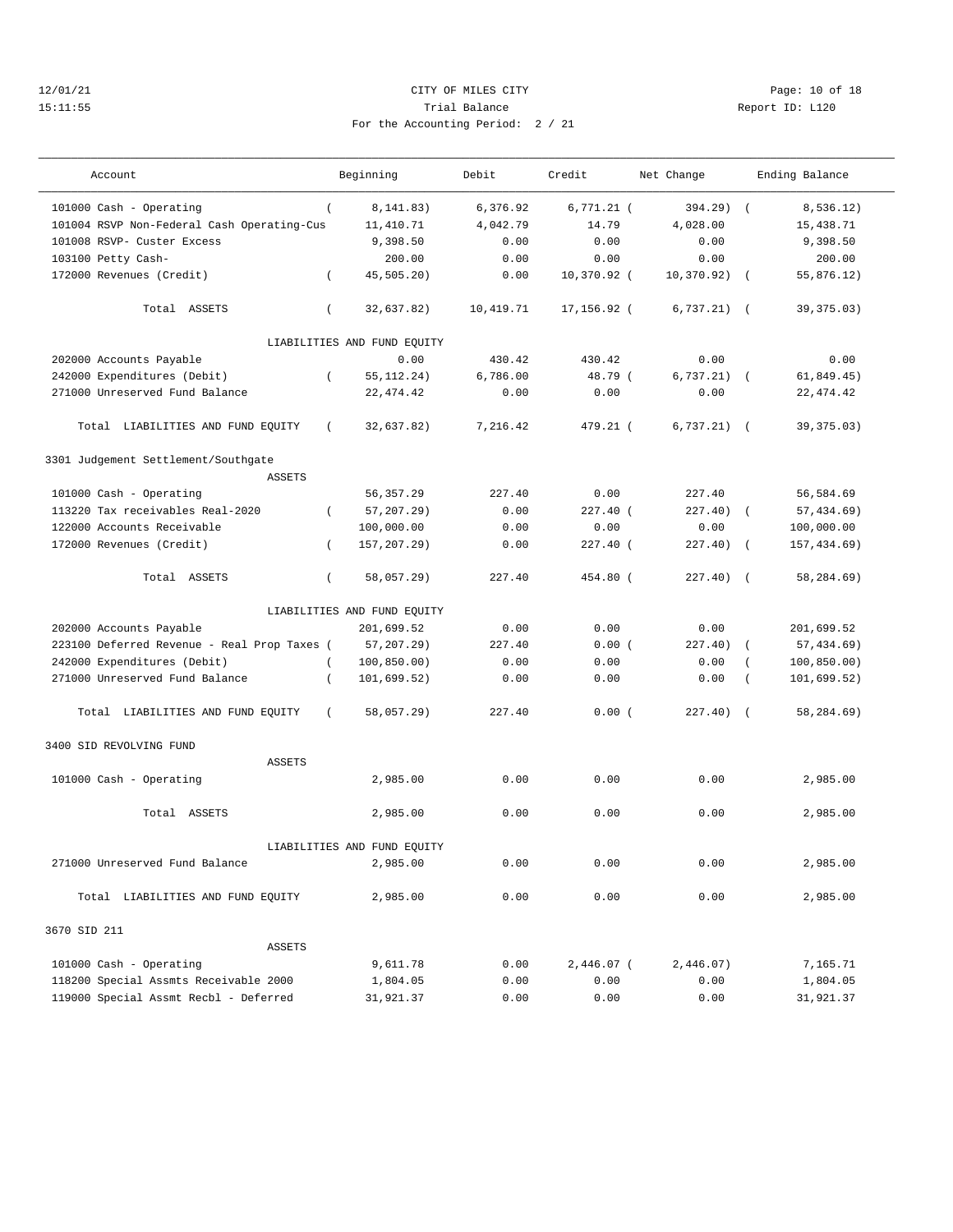# 12/01/21 Page: 11 of 18 15:11:55 Trial Balance Report ID: L120

——————————————————————————————————————————————————————————————————————————————————————————————————————————————————————————————————— Account Beginning Debit Credit Net Change Ending Balance ——————————————————————————————————————————————————————————————————————————————————————————————————————————————————————————————————— 172000 Revenues (Credit) ( 1,980.47) 0.00 0.00 0.00 ( 1,980.47)

|  | For the Accounting Period: 2 / 21 |  |  |
|--|-----------------------------------|--|--|
|  |                                   |  |  |

| Total ASSETS                               | 41,356.73                   | 0.00     | $2,446.07$ ( | 2,446.07)        | 38,910.66    |
|--------------------------------------------|-----------------------------|----------|--------------|------------------|--------------|
|                                            | LIABILITIES AND FUND EQUITY |          |              |                  |              |
| 202000 Accounts Payable                    | 0.00                        | 2,446.07 | 2,446.07     | 0.00             | 0.00         |
| 223000 Deferred Revenue/Uncollected Taxes  | 33,725.42                   | 0.00     | 0.00         | 0.00             | 33,725.42    |
| 242000 Expenditures (Debit)                | $\sqrt{2}$<br>2,135.39)     | 2,446.07 | 0.00(        | $2,446.07$ (     | 4,581.46)    |
| 271000 Unreserved Fund Balance             | 9,766.70                    | 0.00     | 0.00         | 0.00             | 9,766.70     |
| Total LIABILITIES AND FUND EQUITY          | 41,356.73                   | 4,892.14 | $2,446.07$ ( | 2,446.07)        | 38,910.66    |
| 4000 General Fund Capitol Improvement Fund |                             |          |              |                  |              |
| <b>ASSETS</b>                              |                             |          |              |                  |              |
| 101000 Cash - Operating                    | 39,040.64                   | 13.41    | 0.00         | 13.41            | 39,054.05    |
| 172000 Revenues (Credit)                   | 39.23)<br>$\left($          | 0.00     | $13.41$ (    | $13.41)$ (       | 52.64)       |
| Total ASSETS                               | 39,001.41                   | 13.41    | 13.41        | 0.00             | 39,001.41    |
|                                            | LIABILITIES AND FUND EQUITY |          |              |                  |              |
| 271000 Unreserved Fund Balance             | 39,001.41                   | 0.00     | 0.00         | 0.00             | 39,001.41    |
| Total LIABILITIES AND FUND EQUITY          | 39,001.41                   | 0.00     | 0.00         | 0.00             | 39,001.41    |
| 4050 Ambulance Capital Improvement Fund    |                             |          |              |                  |              |
| <b>ASSETS</b>                              |                             |          |              |                  |              |
| 101000 Cash - Operating                    | 14,129.06                   | 0.00     | 0.00         | 0.00             | 14,129.06    |
| Total ASSETS                               | 14,129.06                   | 0.00     | 0.00         | 0.00             | 14,129.06    |
|                                            | LIABILITIES AND FUND EQUITY |          |              |                  |              |
| 271000 Unreserved Fund Balance             | 14,129.06                   | 0.00     | 0.00         | 0.00             | 14,129.06    |
| Total LIABILITIES AND FUND EQUITY          | 14,129.06                   | 0.00     | 0.00         | 0.00             | 14,129.06    |
| 4060 CAPITAL IMPROV-PUBLIC WORKS           |                             |          |              |                  |              |
| <b>ASSETS</b>                              |                             |          |              |                  |              |
| 101000 Cash - Operating                    | 145, 162.40                 | 49.85    | 0.00         | 49.85            | 145, 212. 25 |
| 172000 Revenues (Credit)                   | 1,754.75)<br>$\left($       | 0.00     | 49.85 (      | $49.85$ ) (      | 1,804.60)    |
| Total ASSETS                               | 143,407.65                  | 49.85    | 49.85        | 0.00             | 143,407.65   |
|                                            | LIABILITIES AND FUND EQUITY |          |              |                  |              |
| 242000 Expenditures (Debit)                | 66,920.00)<br>$\left($      | 0.00     | 0.00         | 0.00<br>$\left($ | 66, 920.00)  |
| 271000 Unreserved Fund Balance             | 210, 327.65                 | 0.00     | 0.00         | 0.00             | 210, 327.65  |

Total LIABILITIES AND FUND EQUITY 143,407.65 0.00 0.00 0.00 143,407.65

5210 WATER UTILITY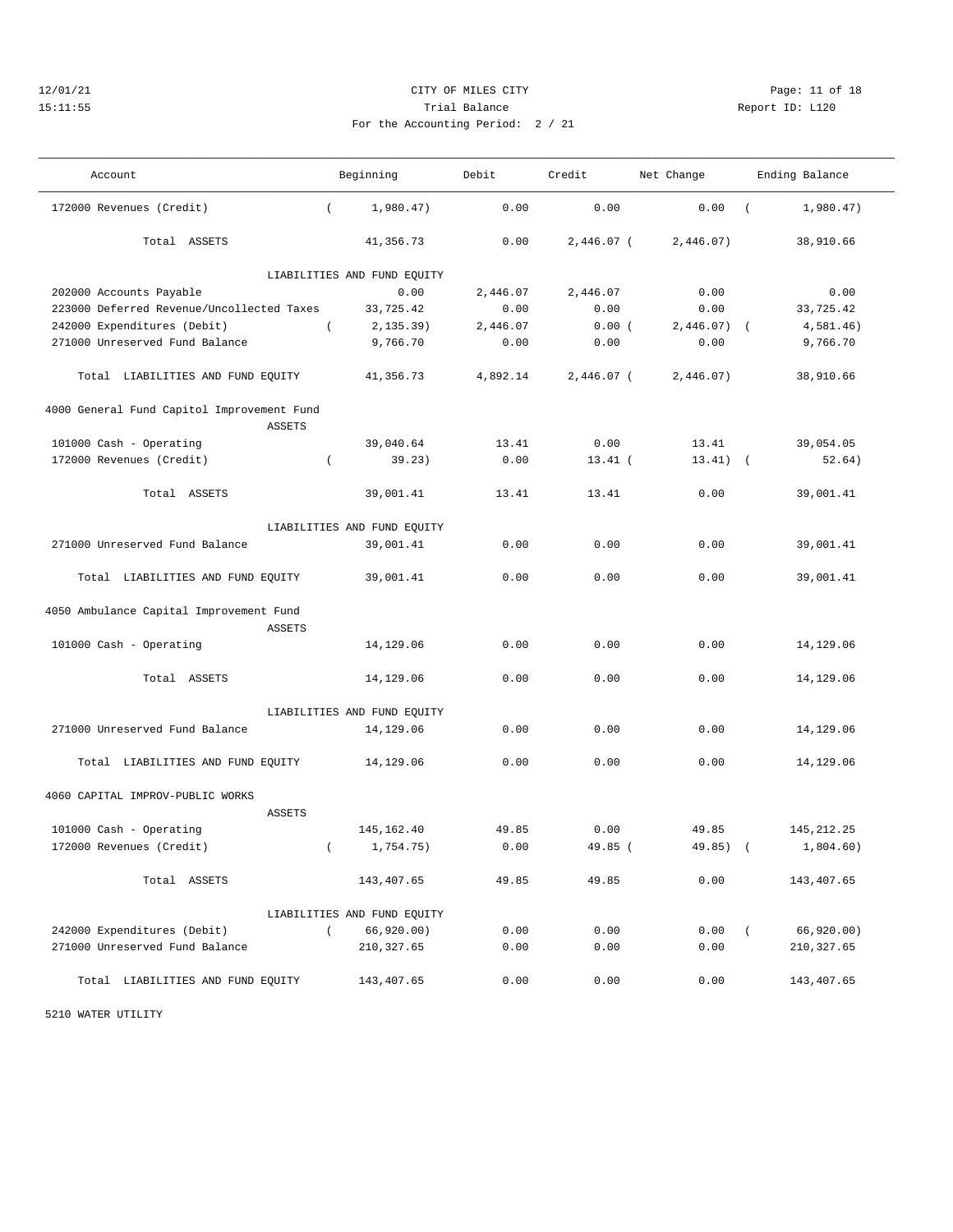## 12/01/21 **CITY OF MILES CITY CITY CITY PAGE:** 12 of 18 15:11:55 Trial Balance Report ID: L120 For the Accounting Period: 2 / 21

| <b>ASSETS</b><br>101000 Cash - Operating<br>1,552,831.71<br>150,019.32<br>196,178.77 (<br>46, 159. 45)<br>1,506,672.26<br>101010 Deposit Cash<br>101,900.00<br>1,800.00<br>1,100.00<br>700.00<br>102,600.00<br>102113 Cash - NE Water Line Proj<br>528,771.92<br>236, 222.56<br>0.00<br>236,222.56<br>764,994.48<br>102240 Cash - Replacement & Depreciation<br>1,489,589.35<br>0.00<br>0.00<br>0.00<br>1,489,589.35<br>102250 Cash - System Devlopment Fees<br>317,409.92<br>105.00<br>0.00<br>105.00<br>317,514.92<br>3,460.17<br>102270 Cash - Curb Stop Replacement Fee<br>408,939.29<br>3,461.17<br>1.00<br>412,399.46<br>102312 RevBnd/CurYearDebt-DNRC/CarbonTank<br>11,272.50<br>11,582.50<br>0.00<br>11,582.50<br>22,855.00<br>102313 RevBnd/CurYearDebt-DNRC/NE WtrLine<br>11,960.81<br>11,770.83<br>0.00<br>11,770.83<br>23,731.64<br>102315 RevBnd/CurYearDebt-ARRA/NE Water Li<br>998.20<br>1,515.10<br>0.00<br>1,515.10<br>2,513.30<br>102322 RevBnd/Reserve-DNRC/CarbonTank<br>153,009.00<br>0.00<br>0.00<br>153,009.00<br>0.00<br>128,653.00<br>0.00<br>128,653.00<br>102323 RevBnd/Reserve-DNRC/NE WtrLine<br>0.00<br>0.00<br>102325 RevBnd/Reserve-ARRA B-NE Waterline<br>18,245.00<br>0.00<br>18,245.00<br>0.00<br>0.00<br>103000 Petty Cash<br>330.00<br>0.00<br>0.00<br>0.00<br>330.00<br>156,784.31<br>164, 179. 76<br>151,572.48<br>12,607.28<br>169,391.59<br>122000 Accounts Receivable<br>122020 Accounts Receivable-\$2.00 State Ass<br>6,876.20<br>5,614.61)<br>1,261.59<br>2.00<br>5,616.61 (<br>288, 262.68<br>0.00<br>0.00<br>0.00<br>288, 262.68<br>132000 Due From Government (Short Term)<br>162000 Deferred outflows-GASB68<br>93,363.00<br>93,363.00<br>0.00<br>0.00<br>0.00<br>172000 Revenues (Credit)<br>2,047,353.15)<br>5,970.67<br>395,540.69 (<br>389,570.02)<br>2,436,923.17)<br>$\left($<br>$\sqrt{2}$<br>181000 Land<br>41,844.00<br>0.00<br>0.00<br>0.00<br>41,844.00<br>182000 Buildings<br>22,997.00<br>0.00<br>0.00<br>0.00<br>22,997.00<br>182100 Allowance for Depr - Buildings (Cre(<br>22,997.00)<br>0.00<br>22,997.00)<br>0.00<br>0.00<br>(<br>186000 Machinery and Equipment<br>667, 141.12<br>0.00<br>667,141.12<br>0.00<br>0.00<br>186100 Allowance for Depr - Machinery & Eq(<br>341,105.00)<br>0.00<br>0.00<br>0.00<br>341,105.00)<br>$\left($<br>188000 Const. Work in Progress-NE Wtr Line<br>0.00<br>0.00<br>1,385,686.55<br>1,385,686.55<br>0.00<br>189100 Source of Supply<br>3,542,842.49<br>0.00<br>0.00<br>0.00<br>3,542,842.49<br>189110 Allowance for Depreciation - Source(<br>845,708.00)<br>0.00<br>0.00<br>845,708.00)<br>0.00<br>$\left($<br>189300 Treatment Plant<br>3,752,487.07<br>0.00<br>0.00<br>3,752,487.07<br>0.00<br>189310 Allowance for Depr - Treatment Plan(<br>2, 126, 355.00<br>0.00<br>0.00<br>0.00<br>2, 126, 355.00<br>$\left($<br>189400 Transmission & Distribution<br>14, 260, 517.57<br>0.00<br>0.00<br>14, 260, 517.57<br>0.00<br>189410 Allowance for Depr - Trans & Distri( 4,743,707.00)<br>0.00<br>0.00<br>0.00<br>4,743,707.00)<br>Total ASSETS<br>750,009.55 (<br>163, 380.64)<br>18,652,106.90<br>18,815,487.54<br>586,628.91<br>LIABILITIES AND FUND EQUITY<br>202000 Accounts Payable<br>80,760.84<br>99,010.80<br>99,010.80<br>0.00<br>80,760.84<br>214000 Deposits Payable<br>101,900.00<br>1,100.00<br>1,800.00<br>700.00<br>102,600.00<br>255.89<br>214010 Refunds Payable<br>379.52)<br>255.89<br>0.00<br>379.52)<br>$\left($<br>223899 Deferred inflows-GASB 68<br>86,560.00<br>0.00<br>0.00<br>0.00<br>86,560.00<br>231000 BONDS PAYABLE<br>3,970,000.00<br>0.00<br>0.00<br>0.00<br>3,970,000.00<br>237000 Net Pension liability-GASB 68<br>553,559.00<br>0.00<br>0.00<br>0.00<br>553,559.00<br>238000 Other Post Employment Benefits<br>0.00<br>0.00<br>0.00<br>144,330.00<br>144,330.00<br>239000 Compensated Absences Payable<br>0.00<br>0.00<br>101,042.00<br>101,042.00<br>0.00<br>242000 Expenditures (Debit)<br>2,368,274.17)<br>164,080.64<br>164,080.64)<br>2,532,354.81)<br>0.00(<br>0.00<br>250300 Reserve Revenue Bond - Current Debt<br>323, 303.85<br>0.00<br>0.00<br>323,303.85<br>250500 Reserve - System Dev Fees<br>171,098.25<br>0.00<br>0.00<br>0.00<br>171,098.25 | Account                                    | Beginning    | Debit | Credit | Net Change | Ending Balance |
|-----------------------------------------------------------------------------------------------------------------------------------------------------------------------------------------------------------------------------------------------------------------------------------------------------------------------------------------------------------------------------------------------------------------------------------------------------------------------------------------------------------------------------------------------------------------------------------------------------------------------------------------------------------------------------------------------------------------------------------------------------------------------------------------------------------------------------------------------------------------------------------------------------------------------------------------------------------------------------------------------------------------------------------------------------------------------------------------------------------------------------------------------------------------------------------------------------------------------------------------------------------------------------------------------------------------------------------------------------------------------------------------------------------------------------------------------------------------------------------------------------------------------------------------------------------------------------------------------------------------------------------------------------------------------------------------------------------------------------------------------------------------------------------------------------------------------------------------------------------------------------------------------------------------------------------------------------------------------------------------------------------------------------------------------------------------------------------------------------------------------------------------------------------------------------------------------------------------------------------------------------------------------------------------------------------------------------------------------------------------------------------------------------------------------------------------------------------------------------------------------------------------------------------------------------------------------------------------------------------------------------------------------------------------------------------------------------------------------------------------------------------------------------------------------------------------------------------------------------------------------------------------------------------------------------------------------------------------------------------------------------------------------------------------------------------------------------------------------------------------------------------------------------------------------------------------------------------------------------------------------------------------------------------------------------------------------------------------------------------------------------------------------------------------------------------------------------------------------------------------------------------------------------------------------------------------------------------------------------------------------------------------------------------------------------------------------------------------------------------------------------------------------------------------------------------------------------------------------------------------------------------------------------------------------------------------------------------------------------------------------------------------------------------------------------------------------------------------------------------------------------------------------------------------------------------------------------------|--------------------------------------------|--------------|-------|--------|------------|----------------|
|                                                                                                                                                                                                                                                                                                                                                                                                                                                                                                                                                                                                                                                                                                                                                                                                                                                                                                                                                                                                                                                                                                                                                                                                                                                                                                                                                                                                                                                                                                                                                                                                                                                                                                                                                                                                                                                                                                                                                                                                                                                                                                                                                                                                                                                                                                                                                                                                                                                                                                                                                                                                                                                                                                                                                                                                                                                                                                                                                                                                                                                                                                                                                                                                                                                                                                                                                                                                                                                                                                                                                                                                                                                                                                                                                                                                                                                                                                                                                                                                                                                                                                                                                                                                           |                                            |              |       |        |            |                |
|                                                                                                                                                                                                                                                                                                                                                                                                                                                                                                                                                                                                                                                                                                                                                                                                                                                                                                                                                                                                                                                                                                                                                                                                                                                                                                                                                                                                                                                                                                                                                                                                                                                                                                                                                                                                                                                                                                                                                                                                                                                                                                                                                                                                                                                                                                                                                                                                                                                                                                                                                                                                                                                                                                                                                                                                                                                                                                                                                                                                                                                                                                                                                                                                                                                                                                                                                                                                                                                                                                                                                                                                                                                                                                                                                                                                                                                                                                                                                                                                                                                                                                                                                                                                           |                                            |              |       |        |            |                |
|                                                                                                                                                                                                                                                                                                                                                                                                                                                                                                                                                                                                                                                                                                                                                                                                                                                                                                                                                                                                                                                                                                                                                                                                                                                                                                                                                                                                                                                                                                                                                                                                                                                                                                                                                                                                                                                                                                                                                                                                                                                                                                                                                                                                                                                                                                                                                                                                                                                                                                                                                                                                                                                                                                                                                                                                                                                                                                                                                                                                                                                                                                                                                                                                                                                                                                                                                                                                                                                                                                                                                                                                                                                                                                                                                                                                                                                                                                                                                                                                                                                                                                                                                                                                           |                                            |              |       |        |            |                |
|                                                                                                                                                                                                                                                                                                                                                                                                                                                                                                                                                                                                                                                                                                                                                                                                                                                                                                                                                                                                                                                                                                                                                                                                                                                                                                                                                                                                                                                                                                                                                                                                                                                                                                                                                                                                                                                                                                                                                                                                                                                                                                                                                                                                                                                                                                                                                                                                                                                                                                                                                                                                                                                                                                                                                                                                                                                                                                                                                                                                                                                                                                                                                                                                                                                                                                                                                                                                                                                                                                                                                                                                                                                                                                                                                                                                                                                                                                                                                                                                                                                                                                                                                                                                           |                                            |              |       |        |            |                |
|                                                                                                                                                                                                                                                                                                                                                                                                                                                                                                                                                                                                                                                                                                                                                                                                                                                                                                                                                                                                                                                                                                                                                                                                                                                                                                                                                                                                                                                                                                                                                                                                                                                                                                                                                                                                                                                                                                                                                                                                                                                                                                                                                                                                                                                                                                                                                                                                                                                                                                                                                                                                                                                                                                                                                                                                                                                                                                                                                                                                                                                                                                                                                                                                                                                                                                                                                                                                                                                                                                                                                                                                                                                                                                                                                                                                                                                                                                                                                                                                                                                                                                                                                                                                           |                                            |              |       |        |            |                |
|                                                                                                                                                                                                                                                                                                                                                                                                                                                                                                                                                                                                                                                                                                                                                                                                                                                                                                                                                                                                                                                                                                                                                                                                                                                                                                                                                                                                                                                                                                                                                                                                                                                                                                                                                                                                                                                                                                                                                                                                                                                                                                                                                                                                                                                                                                                                                                                                                                                                                                                                                                                                                                                                                                                                                                                                                                                                                                                                                                                                                                                                                                                                                                                                                                                                                                                                                                                                                                                                                                                                                                                                                                                                                                                                                                                                                                                                                                                                                                                                                                                                                                                                                                                                           |                                            |              |       |        |            |                |
|                                                                                                                                                                                                                                                                                                                                                                                                                                                                                                                                                                                                                                                                                                                                                                                                                                                                                                                                                                                                                                                                                                                                                                                                                                                                                                                                                                                                                                                                                                                                                                                                                                                                                                                                                                                                                                                                                                                                                                                                                                                                                                                                                                                                                                                                                                                                                                                                                                                                                                                                                                                                                                                                                                                                                                                                                                                                                                                                                                                                                                                                                                                                                                                                                                                                                                                                                                                                                                                                                                                                                                                                                                                                                                                                                                                                                                                                                                                                                                                                                                                                                                                                                                                                           |                                            |              |       |        |            |                |
|                                                                                                                                                                                                                                                                                                                                                                                                                                                                                                                                                                                                                                                                                                                                                                                                                                                                                                                                                                                                                                                                                                                                                                                                                                                                                                                                                                                                                                                                                                                                                                                                                                                                                                                                                                                                                                                                                                                                                                                                                                                                                                                                                                                                                                                                                                                                                                                                                                                                                                                                                                                                                                                                                                                                                                                                                                                                                                                                                                                                                                                                                                                                                                                                                                                                                                                                                                                                                                                                                                                                                                                                                                                                                                                                                                                                                                                                                                                                                                                                                                                                                                                                                                                                           |                                            |              |       |        |            |                |
|                                                                                                                                                                                                                                                                                                                                                                                                                                                                                                                                                                                                                                                                                                                                                                                                                                                                                                                                                                                                                                                                                                                                                                                                                                                                                                                                                                                                                                                                                                                                                                                                                                                                                                                                                                                                                                                                                                                                                                                                                                                                                                                                                                                                                                                                                                                                                                                                                                                                                                                                                                                                                                                                                                                                                                                                                                                                                                                                                                                                                                                                                                                                                                                                                                                                                                                                                                                                                                                                                                                                                                                                                                                                                                                                                                                                                                                                                                                                                                                                                                                                                                                                                                                                           |                                            |              |       |        |            |                |
|                                                                                                                                                                                                                                                                                                                                                                                                                                                                                                                                                                                                                                                                                                                                                                                                                                                                                                                                                                                                                                                                                                                                                                                                                                                                                                                                                                                                                                                                                                                                                                                                                                                                                                                                                                                                                                                                                                                                                                                                                                                                                                                                                                                                                                                                                                                                                                                                                                                                                                                                                                                                                                                                                                                                                                                                                                                                                                                                                                                                                                                                                                                                                                                                                                                                                                                                                                                                                                                                                                                                                                                                                                                                                                                                                                                                                                                                                                                                                                                                                                                                                                                                                                                                           |                                            |              |       |        |            |                |
|                                                                                                                                                                                                                                                                                                                                                                                                                                                                                                                                                                                                                                                                                                                                                                                                                                                                                                                                                                                                                                                                                                                                                                                                                                                                                                                                                                                                                                                                                                                                                                                                                                                                                                                                                                                                                                                                                                                                                                                                                                                                                                                                                                                                                                                                                                                                                                                                                                                                                                                                                                                                                                                                                                                                                                                                                                                                                                                                                                                                                                                                                                                                                                                                                                                                                                                                                                                                                                                                                                                                                                                                                                                                                                                                                                                                                                                                                                                                                                                                                                                                                                                                                                                                           |                                            |              |       |        |            |                |
|                                                                                                                                                                                                                                                                                                                                                                                                                                                                                                                                                                                                                                                                                                                                                                                                                                                                                                                                                                                                                                                                                                                                                                                                                                                                                                                                                                                                                                                                                                                                                                                                                                                                                                                                                                                                                                                                                                                                                                                                                                                                                                                                                                                                                                                                                                                                                                                                                                                                                                                                                                                                                                                                                                                                                                                                                                                                                                                                                                                                                                                                                                                                                                                                                                                                                                                                                                                                                                                                                                                                                                                                                                                                                                                                                                                                                                                                                                                                                                                                                                                                                                                                                                                                           |                                            |              |       |        |            |                |
|                                                                                                                                                                                                                                                                                                                                                                                                                                                                                                                                                                                                                                                                                                                                                                                                                                                                                                                                                                                                                                                                                                                                                                                                                                                                                                                                                                                                                                                                                                                                                                                                                                                                                                                                                                                                                                                                                                                                                                                                                                                                                                                                                                                                                                                                                                                                                                                                                                                                                                                                                                                                                                                                                                                                                                                                                                                                                                                                                                                                                                                                                                                                                                                                                                                                                                                                                                                                                                                                                                                                                                                                                                                                                                                                                                                                                                                                                                                                                                                                                                                                                                                                                                                                           |                                            |              |       |        |            |                |
|                                                                                                                                                                                                                                                                                                                                                                                                                                                                                                                                                                                                                                                                                                                                                                                                                                                                                                                                                                                                                                                                                                                                                                                                                                                                                                                                                                                                                                                                                                                                                                                                                                                                                                                                                                                                                                                                                                                                                                                                                                                                                                                                                                                                                                                                                                                                                                                                                                                                                                                                                                                                                                                                                                                                                                                                                                                                                                                                                                                                                                                                                                                                                                                                                                                                                                                                                                                                                                                                                                                                                                                                                                                                                                                                                                                                                                                                                                                                                                                                                                                                                                                                                                                                           |                                            |              |       |        |            |                |
|                                                                                                                                                                                                                                                                                                                                                                                                                                                                                                                                                                                                                                                                                                                                                                                                                                                                                                                                                                                                                                                                                                                                                                                                                                                                                                                                                                                                                                                                                                                                                                                                                                                                                                                                                                                                                                                                                                                                                                                                                                                                                                                                                                                                                                                                                                                                                                                                                                                                                                                                                                                                                                                                                                                                                                                                                                                                                                                                                                                                                                                                                                                                                                                                                                                                                                                                                                                                                                                                                                                                                                                                                                                                                                                                                                                                                                                                                                                                                                                                                                                                                                                                                                                                           |                                            |              |       |        |            |                |
|                                                                                                                                                                                                                                                                                                                                                                                                                                                                                                                                                                                                                                                                                                                                                                                                                                                                                                                                                                                                                                                                                                                                                                                                                                                                                                                                                                                                                                                                                                                                                                                                                                                                                                                                                                                                                                                                                                                                                                                                                                                                                                                                                                                                                                                                                                                                                                                                                                                                                                                                                                                                                                                                                                                                                                                                                                                                                                                                                                                                                                                                                                                                                                                                                                                                                                                                                                                                                                                                                                                                                                                                                                                                                                                                                                                                                                                                                                                                                                                                                                                                                                                                                                                                           |                                            |              |       |        |            |                |
|                                                                                                                                                                                                                                                                                                                                                                                                                                                                                                                                                                                                                                                                                                                                                                                                                                                                                                                                                                                                                                                                                                                                                                                                                                                                                                                                                                                                                                                                                                                                                                                                                                                                                                                                                                                                                                                                                                                                                                                                                                                                                                                                                                                                                                                                                                                                                                                                                                                                                                                                                                                                                                                                                                                                                                                                                                                                                                                                                                                                                                                                                                                                                                                                                                                                                                                                                                                                                                                                                                                                                                                                                                                                                                                                                                                                                                                                                                                                                                                                                                                                                                                                                                                                           |                                            |              |       |        |            |                |
|                                                                                                                                                                                                                                                                                                                                                                                                                                                                                                                                                                                                                                                                                                                                                                                                                                                                                                                                                                                                                                                                                                                                                                                                                                                                                                                                                                                                                                                                                                                                                                                                                                                                                                                                                                                                                                                                                                                                                                                                                                                                                                                                                                                                                                                                                                                                                                                                                                                                                                                                                                                                                                                                                                                                                                                                                                                                                                                                                                                                                                                                                                                                                                                                                                                                                                                                                                                                                                                                                                                                                                                                                                                                                                                                                                                                                                                                                                                                                                                                                                                                                                                                                                                                           |                                            |              |       |        |            |                |
|                                                                                                                                                                                                                                                                                                                                                                                                                                                                                                                                                                                                                                                                                                                                                                                                                                                                                                                                                                                                                                                                                                                                                                                                                                                                                                                                                                                                                                                                                                                                                                                                                                                                                                                                                                                                                                                                                                                                                                                                                                                                                                                                                                                                                                                                                                                                                                                                                                                                                                                                                                                                                                                                                                                                                                                                                                                                                                                                                                                                                                                                                                                                                                                                                                                                                                                                                                                                                                                                                                                                                                                                                                                                                                                                                                                                                                                                                                                                                                                                                                                                                                                                                                                                           |                                            |              |       |        |            |                |
|                                                                                                                                                                                                                                                                                                                                                                                                                                                                                                                                                                                                                                                                                                                                                                                                                                                                                                                                                                                                                                                                                                                                                                                                                                                                                                                                                                                                                                                                                                                                                                                                                                                                                                                                                                                                                                                                                                                                                                                                                                                                                                                                                                                                                                                                                                                                                                                                                                                                                                                                                                                                                                                                                                                                                                                                                                                                                                                                                                                                                                                                                                                                                                                                                                                                                                                                                                                                                                                                                                                                                                                                                                                                                                                                                                                                                                                                                                                                                                                                                                                                                                                                                                                                           |                                            |              |       |        |            |                |
|                                                                                                                                                                                                                                                                                                                                                                                                                                                                                                                                                                                                                                                                                                                                                                                                                                                                                                                                                                                                                                                                                                                                                                                                                                                                                                                                                                                                                                                                                                                                                                                                                                                                                                                                                                                                                                                                                                                                                                                                                                                                                                                                                                                                                                                                                                                                                                                                                                                                                                                                                                                                                                                                                                                                                                                                                                                                                                                                                                                                                                                                                                                                                                                                                                                                                                                                                                                                                                                                                                                                                                                                                                                                                                                                                                                                                                                                                                                                                                                                                                                                                                                                                                                                           |                                            |              |       |        |            |                |
|                                                                                                                                                                                                                                                                                                                                                                                                                                                                                                                                                                                                                                                                                                                                                                                                                                                                                                                                                                                                                                                                                                                                                                                                                                                                                                                                                                                                                                                                                                                                                                                                                                                                                                                                                                                                                                                                                                                                                                                                                                                                                                                                                                                                                                                                                                                                                                                                                                                                                                                                                                                                                                                                                                                                                                                                                                                                                                                                                                                                                                                                                                                                                                                                                                                                                                                                                                                                                                                                                                                                                                                                                                                                                                                                                                                                                                                                                                                                                                                                                                                                                                                                                                                                           |                                            |              |       |        |            |                |
|                                                                                                                                                                                                                                                                                                                                                                                                                                                                                                                                                                                                                                                                                                                                                                                                                                                                                                                                                                                                                                                                                                                                                                                                                                                                                                                                                                                                                                                                                                                                                                                                                                                                                                                                                                                                                                                                                                                                                                                                                                                                                                                                                                                                                                                                                                                                                                                                                                                                                                                                                                                                                                                                                                                                                                                                                                                                                                                                                                                                                                                                                                                                                                                                                                                                                                                                                                                                                                                                                                                                                                                                                                                                                                                                                                                                                                                                                                                                                                                                                                                                                                                                                                                                           |                                            |              |       |        |            |                |
|                                                                                                                                                                                                                                                                                                                                                                                                                                                                                                                                                                                                                                                                                                                                                                                                                                                                                                                                                                                                                                                                                                                                                                                                                                                                                                                                                                                                                                                                                                                                                                                                                                                                                                                                                                                                                                                                                                                                                                                                                                                                                                                                                                                                                                                                                                                                                                                                                                                                                                                                                                                                                                                                                                                                                                                                                                                                                                                                                                                                                                                                                                                                                                                                                                                                                                                                                                                                                                                                                                                                                                                                                                                                                                                                                                                                                                                                                                                                                                                                                                                                                                                                                                                                           |                                            |              |       |        |            |                |
|                                                                                                                                                                                                                                                                                                                                                                                                                                                                                                                                                                                                                                                                                                                                                                                                                                                                                                                                                                                                                                                                                                                                                                                                                                                                                                                                                                                                                                                                                                                                                                                                                                                                                                                                                                                                                                                                                                                                                                                                                                                                                                                                                                                                                                                                                                                                                                                                                                                                                                                                                                                                                                                                                                                                                                                                                                                                                                                                                                                                                                                                                                                                                                                                                                                                                                                                                                                                                                                                                                                                                                                                                                                                                                                                                                                                                                                                                                                                                                                                                                                                                                                                                                                                           |                                            |              |       |        |            |                |
|                                                                                                                                                                                                                                                                                                                                                                                                                                                                                                                                                                                                                                                                                                                                                                                                                                                                                                                                                                                                                                                                                                                                                                                                                                                                                                                                                                                                                                                                                                                                                                                                                                                                                                                                                                                                                                                                                                                                                                                                                                                                                                                                                                                                                                                                                                                                                                                                                                                                                                                                                                                                                                                                                                                                                                                                                                                                                                                                                                                                                                                                                                                                                                                                                                                                                                                                                                                                                                                                                                                                                                                                                                                                                                                                                                                                                                                                                                                                                                                                                                                                                                                                                                                                           |                                            |              |       |        |            |                |
|                                                                                                                                                                                                                                                                                                                                                                                                                                                                                                                                                                                                                                                                                                                                                                                                                                                                                                                                                                                                                                                                                                                                                                                                                                                                                                                                                                                                                                                                                                                                                                                                                                                                                                                                                                                                                                                                                                                                                                                                                                                                                                                                                                                                                                                                                                                                                                                                                                                                                                                                                                                                                                                                                                                                                                                                                                                                                                                                                                                                                                                                                                                                                                                                                                                                                                                                                                                                                                                                                                                                                                                                                                                                                                                                                                                                                                                                                                                                                                                                                                                                                                                                                                                                           |                                            |              |       |        |            |                |
|                                                                                                                                                                                                                                                                                                                                                                                                                                                                                                                                                                                                                                                                                                                                                                                                                                                                                                                                                                                                                                                                                                                                                                                                                                                                                                                                                                                                                                                                                                                                                                                                                                                                                                                                                                                                                                                                                                                                                                                                                                                                                                                                                                                                                                                                                                                                                                                                                                                                                                                                                                                                                                                                                                                                                                                                                                                                                                                                                                                                                                                                                                                                                                                                                                                                                                                                                                                                                                                                                                                                                                                                                                                                                                                                                                                                                                                                                                                                                                                                                                                                                                                                                                                                           |                                            |              |       |        |            |                |
|                                                                                                                                                                                                                                                                                                                                                                                                                                                                                                                                                                                                                                                                                                                                                                                                                                                                                                                                                                                                                                                                                                                                                                                                                                                                                                                                                                                                                                                                                                                                                                                                                                                                                                                                                                                                                                                                                                                                                                                                                                                                                                                                                                                                                                                                                                                                                                                                                                                                                                                                                                                                                                                                                                                                                                                                                                                                                                                                                                                                                                                                                                                                                                                                                                                                                                                                                                                                                                                                                                                                                                                                                                                                                                                                                                                                                                                                                                                                                                                                                                                                                                                                                                                                           |                                            |              |       |        |            |                |
|                                                                                                                                                                                                                                                                                                                                                                                                                                                                                                                                                                                                                                                                                                                                                                                                                                                                                                                                                                                                                                                                                                                                                                                                                                                                                                                                                                                                                                                                                                                                                                                                                                                                                                                                                                                                                                                                                                                                                                                                                                                                                                                                                                                                                                                                                                                                                                                                                                                                                                                                                                                                                                                                                                                                                                                                                                                                                                                                                                                                                                                                                                                                                                                                                                                                                                                                                                                                                                                                                                                                                                                                                                                                                                                                                                                                                                                                                                                                                                                                                                                                                                                                                                                                           |                                            |              |       |        |            |                |
|                                                                                                                                                                                                                                                                                                                                                                                                                                                                                                                                                                                                                                                                                                                                                                                                                                                                                                                                                                                                                                                                                                                                                                                                                                                                                                                                                                                                                                                                                                                                                                                                                                                                                                                                                                                                                                                                                                                                                                                                                                                                                                                                                                                                                                                                                                                                                                                                                                                                                                                                                                                                                                                                                                                                                                                                                                                                                                                                                                                                                                                                                                                                                                                                                                                                                                                                                                                                                                                                                                                                                                                                                                                                                                                                                                                                                                                                                                                                                                                                                                                                                                                                                                                                           |                                            |              |       |        |            |                |
|                                                                                                                                                                                                                                                                                                                                                                                                                                                                                                                                                                                                                                                                                                                                                                                                                                                                                                                                                                                                                                                                                                                                                                                                                                                                                                                                                                                                                                                                                                                                                                                                                                                                                                                                                                                                                                                                                                                                                                                                                                                                                                                                                                                                                                                                                                                                                                                                                                                                                                                                                                                                                                                                                                                                                                                                                                                                                                                                                                                                                                                                                                                                                                                                                                                                                                                                                                                                                                                                                                                                                                                                                                                                                                                                                                                                                                                                                                                                                                                                                                                                                                                                                                                                           |                                            |              |       |        |            |                |
|                                                                                                                                                                                                                                                                                                                                                                                                                                                                                                                                                                                                                                                                                                                                                                                                                                                                                                                                                                                                                                                                                                                                                                                                                                                                                                                                                                                                                                                                                                                                                                                                                                                                                                                                                                                                                                                                                                                                                                                                                                                                                                                                                                                                                                                                                                                                                                                                                                                                                                                                                                                                                                                                                                                                                                                                                                                                                                                                                                                                                                                                                                                                                                                                                                                                                                                                                                                                                                                                                                                                                                                                                                                                                                                                                                                                                                                                                                                                                                                                                                                                                                                                                                                                           |                                            |              |       |        |            |                |
|                                                                                                                                                                                                                                                                                                                                                                                                                                                                                                                                                                                                                                                                                                                                                                                                                                                                                                                                                                                                                                                                                                                                                                                                                                                                                                                                                                                                                                                                                                                                                                                                                                                                                                                                                                                                                                                                                                                                                                                                                                                                                                                                                                                                                                                                                                                                                                                                                                                                                                                                                                                                                                                                                                                                                                                                                                                                                                                                                                                                                                                                                                                                                                                                                                                                                                                                                                                                                                                                                                                                                                                                                                                                                                                                                                                                                                                                                                                                                                                                                                                                                                                                                                                                           |                                            |              |       |        |            |                |
|                                                                                                                                                                                                                                                                                                                                                                                                                                                                                                                                                                                                                                                                                                                                                                                                                                                                                                                                                                                                                                                                                                                                                                                                                                                                                                                                                                                                                                                                                                                                                                                                                                                                                                                                                                                                                                                                                                                                                                                                                                                                                                                                                                                                                                                                                                                                                                                                                                                                                                                                                                                                                                                                                                                                                                                                                                                                                                                                                                                                                                                                                                                                                                                                                                                                                                                                                                                                                                                                                                                                                                                                                                                                                                                                                                                                                                                                                                                                                                                                                                                                                                                                                                                                           |                                            |              |       |        |            |                |
|                                                                                                                                                                                                                                                                                                                                                                                                                                                                                                                                                                                                                                                                                                                                                                                                                                                                                                                                                                                                                                                                                                                                                                                                                                                                                                                                                                                                                                                                                                                                                                                                                                                                                                                                                                                                                                                                                                                                                                                                                                                                                                                                                                                                                                                                                                                                                                                                                                                                                                                                                                                                                                                                                                                                                                                                                                                                                                                                                                                                                                                                                                                                                                                                                                                                                                                                                                                                                                                                                                                                                                                                                                                                                                                                                                                                                                                                                                                                                                                                                                                                                                                                                                                                           |                                            |              |       |        |            |                |
|                                                                                                                                                                                                                                                                                                                                                                                                                                                                                                                                                                                                                                                                                                                                                                                                                                                                                                                                                                                                                                                                                                                                                                                                                                                                                                                                                                                                                                                                                                                                                                                                                                                                                                                                                                                                                                                                                                                                                                                                                                                                                                                                                                                                                                                                                                                                                                                                                                                                                                                                                                                                                                                                                                                                                                                                                                                                                                                                                                                                                                                                                                                                                                                                                                                                                                                                                                                                                                                                                                                                                                                                                                                                                                                                                                                                                                                                                                                                                                                                                                                                                                                                                                                                           |                                            |              |       |        |            |                |
|                                                                                                                                                                                                                                                                                                                                                                                                                                                                                                                                                                                                                                                                                                                                                                                                                                                                                                                                                                                                                                                                                                                                                                                                                                                                                                                                                                                                                                                                                                                                                                                                                                                                                                                                                                                                                                                                                                                                                                                                                                                                                                                                                                                                                                                                                                                                                                                                                                                                                                                                                                                                                                                                                                                                                                                                                                                                                                                                                                                                                                                                                                                                                                                                                                                                                                                                                                                                                                                                                                                                                                                                                                                                                                                                                                                                                                                                                                                                                                                                                                                                                                                                                                                                           |                                            |              |       |        |            |                |
|                                                                                                                                                                                                                                                                                                                                                                                                                                                                                                                                                                                                                                                                                                                                                                                                                                                                                                                                                                                                                                                                                                                                                                                                                                                                                                                                                                                                                                                                                                                                                                                                                                                                                                                                                                                                                                                                                                                                                                                                                                                                                                                                                                                                                                                                                                                                                                                                                                                                                                                                                                                                                                                                                                                                                                                                                                                                                                                                                                                                                                                                                                                                                                                                                                                                                                                                                                                                                                                                                                                                                                                                                                                                                                                                                                                                                                                                                                                                                                                                                                                                                                                                                                                                           |                                            |              |       |        |            |                |
|                                                                                                                                                                                                                                                                                                                                                                                                                                                                                                                                                                                                                                                                                                                                                                                                                                                                                                                                                                                                                                                                                                                                                                                                                                                                                                                                                                                                                                                                                                                                                                                                                                                                                                                                                                                                                                                                                                                                                                                                                                                                                                                                                                                                                                                                                                                                                                                                                                                                                                                                                                                                                                                                                                                                                                                                                                                                                                                                                                                                                                                                                                                                                                                                                                                                                                                                                                                                                                                                                                                                                                                                                                                                                                                                                                                                                                                                                                                                                                                                                                                                                                                                                                                                           |                                            |              |       |        |            |                |
|                                                                                                                                                                                                                                                                                                                                                                                                                                                                                                                                                                                                                                                                                                                                                                                                                                                                                                                                                                                                                                                                                                                                                                                                                                                                                                                                                                                                                                                                                                                                                                                                                                                                                                                                                                                                                                                                                                                                                                                                                                                                                                                                                                                                                                                                                                                                                                                                                                                                                                                                                                                                                                                                                                                                                                                                                                                                                                                                                                                                                                                                                                                                                                                                                                                                                                                                                                                                                                                                                                                                                                                                                                                                                                                                                                                                                                                                                                                                                                                                                                                                                                                                                                                                           |                                            |              |       |        |            |                |
|                                                                                                                                                                                                                                                                                                                                                                                                                                                                                                                                                                                                                                                                                                                                                                                                                                                                                                                                                                                                                                                                                                                                                                                                                                                                                                                                                                                                                                                                                                                                                                                                                                                                                                                                                                                                                                                                                                                                                                                                                                                                                                                                                                                                                                                                                                                                                                                                                                                                                                                                                                                                                                                                                                                                                                                                                                                                                                                                                                                                                                                                                                                                                                                                                                                                                                                                                                                                                                                                                                                                                                                                                                                                                                                                                                                                                                                                                                                                                                                                                                                                                                                                                                                                           |                                            |              |       |        |            |                |
|                                                                                                                                                                                                                                                                                                                                                                                                                                                                                                                                                                                                                                                                                                                                                                                                                                                                                                                                                                                                                                                                                                                                                                                                                                                                                                                                                                                                                                                                                                                                                                                                                                                                                                                                                                                                                                                                                                                                                                                                                                                                                                                                                                                                                                                                                                                                                                                                                                                                                                                                                                                                                                                                                                                                                                                                                                                                                                                                                                                                                                                                                                                                                                                                                                                                                                                                                                                                                                                                                                                                                                                                                                                                                                                                                                                                                                                                                                                                                                                                                                                                                                                                                                                                           |                                            |              |       |        |            |                |
|                                                                                                                                                                                                                                                                                                                                                                                                                                                                                                                                                                                                                                                                                                                                                                                                                                                                                                                                                                                                                                                                                                                                                                                                                                                                                                                                                                                                                                                                                                                                                                                                                                                                                                                                                                                                                                                                                                                                                                                                                                                                                                                                                                                                                                                                                                                                                                                                                                                                                                                                                                                                                                                                                                                                                                                                                                                                                                                                                                                                                                                                                                                                                                                                                                                                                                                                                                                                                                                                                                                                                                                                                                                                                                                                                                                                                                                                                                                                                                                                                                                                                                                                                                                                           |                                            |              |       |        |            |                |
|                                                                                                                                                                                                                                                                                                                                                                                                                                                                                                                                                                                                                                                                                                                                                                                                                                                                                                                                                                                                                                                                                                                                                                                                                                                                                                                                                                                                                                                                                                                                                                                                                                                                                                                                                                                                                                                                                                                                                                                                                                                                                                                                                                                                                                                                                                                                                                                                                                                                                                                                                                                                                                                                                                                                                                                                                                                                                                                                                                                                                                                                                                                                                                                                                                                                                                                                                                                                                                                                                                                                                                                                                                                                                                                                                                                                                                                                                                                                                                                                                                                                                                                                                                                                           |                                            |              |       |        |            |                |
|                                                                                                                                                                                                                                                                                                                                                                                                                                                                                                                                                                                                                                                                                                                                                                                                                                                                                                                                                                                                                                                                                                                                                                                                                                                                                                                                                                                                                                                                                                                                                                                                                                                                                                                                                                                                                                                                                                                                                                                                                                                                                                                                                                                                                                                                                                                                                                                                                                                                                                                                                                                                                                                                                                                                                                                                                                                                                                                                                                                                                                                                                                                                                                                                                                                                                                                                                                                                                                                                                                                                                                                                                                                                                                                                                                                                                                                                                                                                                                                                                                                                                                                                                                                                           | 250600 Reserve for Replacement & Depreciat | 1,351,889.30 | 0.00  | 0.00   | 0.00       | 1,351,889.30   |
| 271000 Unreserved Fund Balance<br>518,467.93)<br>0.00<br>0.00<br>0.00<br>518,467.93)                                                                                                                                                                                                                                                                                                                                                                                                                                                                                                                                                                                                                                                                                                                                                                                                                                                                                                                                                                                                                                                                                                                                                                                                                                                                                                                                                                                                                                                                                                                                                                                                                                                                                                                                                                                                                                                                                                                                                                                                                                                                                                                                                                                                                                                                                                                                                                                                                                                                                                                                                                                                                                                                                                                                                                                                                                                                                                                                                                                                                                                                                                                                                                                                                                                                                                                                                                                                                                                                                                                                                                                                                                                                                                                                                                                                                                                                                                                                                                                                                                                                                                                      |                                            |              |       |        |            |                |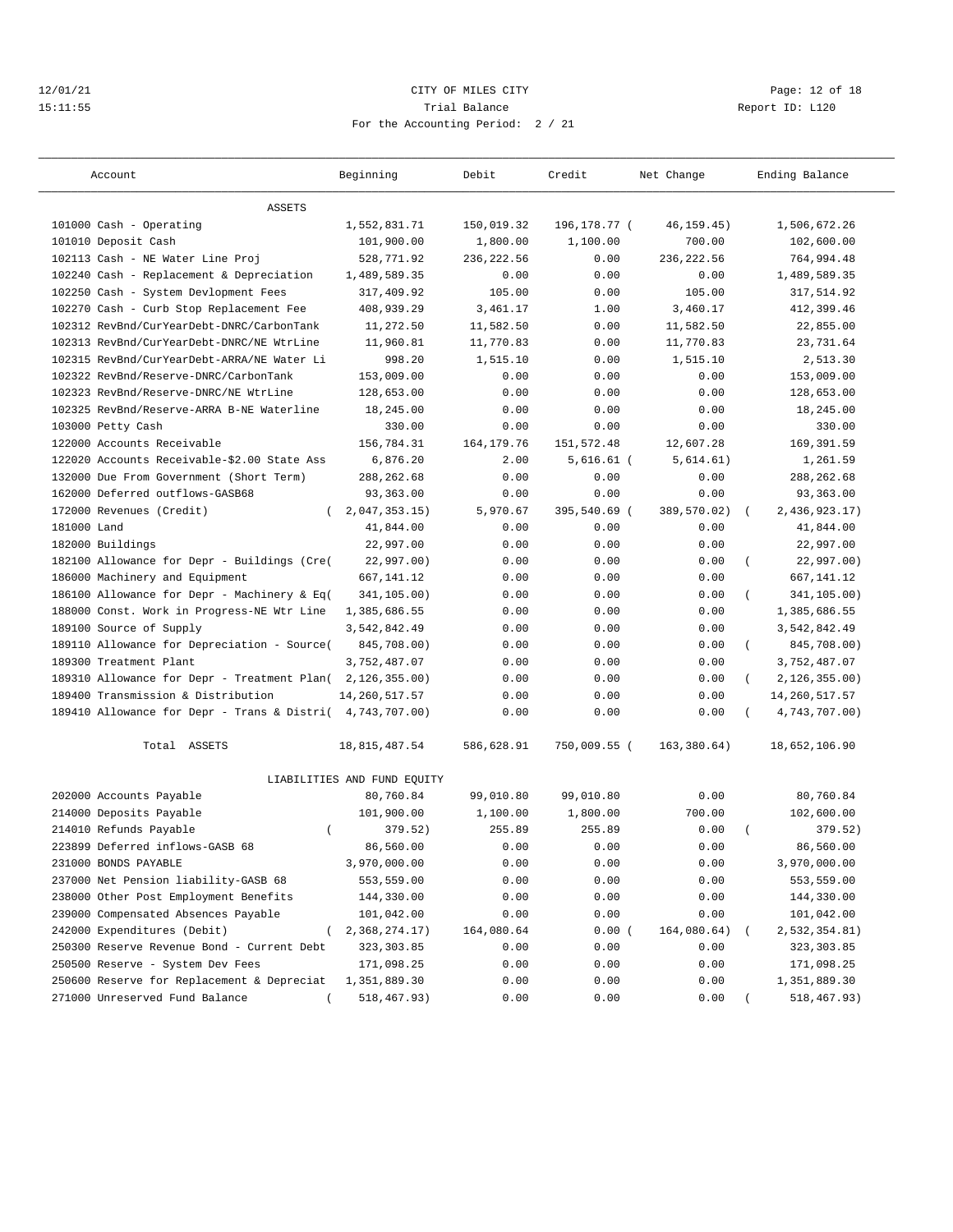#### 12/01/21 Page: 13 of 18 15:11:55 Trial Balance Report ID: L120 For the Accounting Period: 2 / 21

———————————————————————————————————————————————————————————————————————————————————————————————————————————————————————————————————

Total LIABILITIES AND FUND EQUITY 18,815,487.54 264,447.33 101,066.69 ( 163,380.64) 18,652,106.90

| 10d: 2/21 |  |  |  |
|-----------|--|--|--|

Account and Beginning Debit Credit Net Change Ending Balance ——————————————————————————————————————————————————————————————————————————————————————————————————————————————————————————————————— 272000 Unreserved Retained Earnings 14,818,165.92 0.00 0.00 0.00 14,818,165.92

5310 SEWER UTILITY

5510 AMBULANCE FUND

ASSETS

| ASSETS                                                     |                             |            |              |                   |            |                 |
|------------------------------------------------------------|-----------------------------|------------|--------------|-------------------|------------|-----------------|
| 101000 Cash - Operating                                    | 3, 165, 122.86              | 167,642.38 | 104,106.58   | 63,535.80         |            | 3,228,658.66    |
| 102240 Cash - Replacement & Depreciation                   | 195,098.39                  | 0.00       | 0.00         | 0.00              |            | 195,098.39      |
| 102250 Cash - System Devlopment Fees                       | 150,360.91                  | 0.00       | 0.00         | 0.00              |            | 150,360.91      |
| 102279 WWtr Treatment Plant-Phase II Const                 | 661,857.76                  | 0.00       | 0.00         | 0.00              |            | 661,857.76      |
| 102316 RevBnd/CurYearDebt-Phase 1 Haynes L                 | 8,637.94                    | 8,400.42   | 0.00         | 8,400.42          |            | 17,038.36       |
| 102317 RevBnd/CurYearDebt-WWTP Phase II                    | 82,378.24)<br>$\sqrt{2}$    | 16,552.24  | 0.00         | 16,552.24         | $\left($   | 65,826.00)      |
| 102390 REV BOND/RESERVE-Sewer Phase 1                      | 101,735.00                  | 0.00       | 0.00         | 0.00              |            | 101,735.00      |
| 102396 REV BOND/RESERVE-SEWER PHASE II                     | 201,275.00                  | 0.00       | 0.00         | 0.00              |            | 201,275.00      |
| 122000 Accounts Receivable                                 | 192,456.65                  | 170,850.60 | 165,085.41   | 5,765.19          |            | 198,221.84      |
| 162000 Deferred outflows-GASB68                            | 75,324.00                   | 0.00       | 0.00         | 0.00              |            | 75,324.00       |
| 172000 Revenues (Credit)                                   | (1, 225, 440, 39)           | 0.00       | 173,126.55 ( | $173, 126.55$ ) ( |            | 1,398,566.94)   |
| 181000 Land                                                | 2.00                        | 0.00       | 0.00         | 0.00              |            | 2.00            |
| 186000 Machinery and Equipment                             | 957,066.47                  | 0.00       | 0.00         | 0.00              |            | 957,066.47      |
| 186100 Allowance for Depr - Machinery & Eq( $553,287.00$ ) |                             | 0.00       | 0.00         | 0.00              | $\left($   | 553,287.00)     |
| 188000 Const. Work in Progress-NE Wtr Line                 | 279,421.33                  | 0.00       | 0.00         | 0.00              |            | 279, 421.33     |
| 189300 Treatment Plant                                     | 11,906,457.06               | 0.00       | 0.00         | 0.00              |            | 11,906,457.06   |
| 189310 Allowance for Depr - Treatment Plan( 1,872,248.00)  |                             | 0.00       | 0.00         | 0.00              | $\sqrt{2}$ | 1,872,248.00)   |
| 189400 Transmission & Distribution                         | 4,029,119.36                | 0.00       | 0.00         | 0.00              |            | 4,029,119.36    |
| 189410 Allowance for Depr - Trans & Distri( 1,793,847.00)  |                             | 0.00       | 0.00         | 0.00              | $\left($   | 1,793,847.00)   |
| Total ASSETS                                               | 16,396,734.10               | 363,445.64 | 442,318.54 ( | 78,872.90)        |            | 16, 317, 861.20 |
|                                                            | LIABILITIES AND FUND EQUITY |            |              |                   |            |                 |
| 202000 Accounts Payable                                    | 30,872.00                   | 26,449.22  | 26, 449.22   | 0.00              |            | 30,872.00       |
| 214010 Refunds Payable                                     | 46.84)                      | 0.00       | 0.00         | 0.00              |            | 46.84)          |
| 223899 Deferred inflows-GASB 68                            | 69,835.00                   | 0.00       | 0.00         | 0.00              |            | 69,835.00       |
| 231300 Bonds Pay 1979 Issue                                | 1,011,000.00                | 0.00       | 0.00         | 0.00              |            | 1,011,000.00    |
| 231301 WWTP #2 Bonds Pay                                   | 5,189,755.00                | 0.00       | 0.00         | 0.00              |            | 5,189,755.00    |
| 237000 Net Pension liability-GASB 68                       | 446,600.00                  | 0.00       | 0.00         | 0.00              |            | 446,600.00      |
| 238000 Other Post Employment Benefits                      | 108,247.00                  | 0.00       | 0.00         | 0.00              |            | 108,247.00      |

 239000 Compensated Absences Payable 77,550.00 0.00 0.00 0.00 77,550.00 242000 Expenditures (Debit) ( 1,148,698.18) 79,032.90 160.00 ( 78,872.90) ( 1,227,571.08) 242000 Expenditures (Debit) ( $1,148,698.18$ )  $79,032.90$ <br>250500 Reserve - System Dev Fees 82,925.91 0.00 0.00 0.00 0.00 82,925.91<br>250600 Reserve for Replacement & Depreciat 1,666,491.83 0.00 0.00 0.00 1,666,491.83 250600 Reserve for Replacement & Depreciat 1,666,491.83 0.00 0.00 0.00 1,666,491.83 271000 Unreserved Fund Balance ( 394,844.93) 0.00 0.00 0.00 0.00 0.00 0.00<br>272000 Unreserved Retained Earnings 9,257,047.31 0.00 0.00 0.00 0.00 9,257,047.31 272000 Unreserved Retained Earnings 9,257,047.31 0.00 0.00 0.00 9,257,047.31

Total LIABILITIES AND FUND EQUITY 16,396,734.10 105,482.12 26,609.22 ( 78,872.90) 16,317,861.20

101000 Cash - Operating ( 2,229.39) 44,350.29 227,629.92 ( 183,279.63) ( 185,509.02)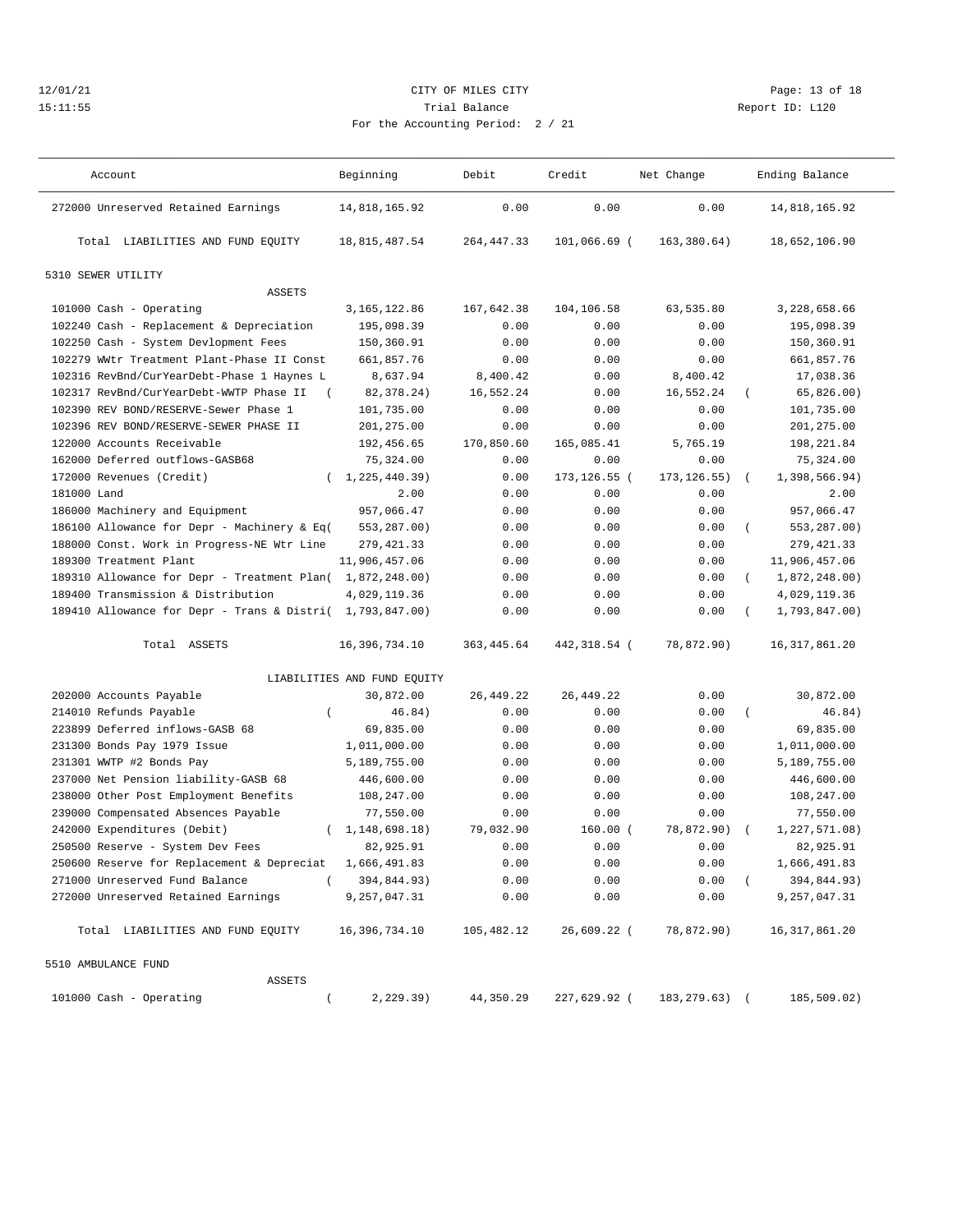## 12/01/21 Page: 14 of 18 15:11:55 Trial Balance Report ID: L120 For the Accounting Period: 2 / 21

| Account                                                                 |                | Beginning                   | Debit        | Credit              | Net Change      |                | Ending Balance     |
|-------------------------------------------------------------------------|----------------|-----------------------------|--------------|---------------------|-----------------|----------------|--------------------|
| 113216 Tax Receivables real-2016                                        | $\left($       | 2.10)                       | 0.00         | 0.00                | 0.00            | $\overline{ }$ | 2.10)              |
| 113217 Tax receivables real-2017                                        | $\overline{ }$ | 2.49)                       | 0.00         | 0.00                | 0.00            |                | 2.49)              |
| 113218 Tax Receivables real-2018                                        |                | 35.26                       | 0.00         | $1.66$ (            | 1.66)           |                | 33.60              |
| 113219 Tax receivables Real-2019                                        |                | 36.00                       | 0.00         | $1.57$ (            | 1.57)           |                | 34.43              |
| 113220 Tax receivables Real-2020                                        | $\left($       | 5,340.93)                   | 0.00         | 21.23(              | 21.23)          | $\left($       | 5,362.16)          |
| 115217 Tax receivable personal-2017                                     |                | 0.00                        | 0.00         | $0.06$ (            | 0.06)           | $\overline{ }$ | 0.06)              |
| 115218 Tax Receivable Personal-2018                                     |                | 0.00                        | 0.00         | $0.05$ (            | 0.05)           |                | 0.05)              |
| 115219 Tax Receivable Personal-2019                                     |                | 3.01                        | 0.00         | $0.05$ (            | 0.05)           |                | 2.96               |
| 115220 Tax Receivable Personal-2020                                     |                | 4.73                        | 0.00         | $1.16$ (            | 1.16)           |                | 3.57               |
| 122000 Accounts Receivable                                              |                | 319,511.44                  | 119,195.19   | 73,721.35           | 45, 473.84      |                | 364,985.28         |
| 122100 Acct Receivable                                                  | $\left($       | 190,339.86)                 | 0.00         | 0.00                | 0.00            | $\left($       | 190,339.86)        |
| 132000 Due From Government (Short Term)                                 |                | 132,406.39                  | 0.00         | 0.00                | 0.00            |                | 132,406.39         |
| 162000 Deferred outflows-GASB68                                         |                | 69,825.00                   | 0.00         | 0.00                | 0.00            |                | 69,825.00          |
| 172000 Revenues (Credit)                                                | $\left($       | 911,957.90)                 | 0.00         | 125,052.89 (        | 125,052.89)     | $\left($       | 1,037,010.79)      |
| 182100 Allowance for Depr - Buildings (Cre(                             |                | 188.00)                     | 0.00         | 0.00                | 0.00            | $\left($       | 188.00)            |
| 186000 Machinery and Equipment                                          |                | 829,615.41                  | 0.00         | 0.00                | 0.00            |                | 829,615.41         |
| 186100 Allowance for Depr - Machinery & Eq(                             |                | 369,543.00)                 | 0.00         | 0.00                | 0.00            |                | 369,543.00)        |
| Total ASSETS                                                            | $\left($       | 128, 166. 43)               | 163,545.48   | 426,429.94 (        | 262,884.46)     | $\sqrt{2}$     | 391,050.89)        |
|                                                                         |                | LIABILITIES AND FUND EQUITY |              |                     |                 |                |                    |
| 202000 Accounts Payable                                                 |                | 0.00                        | 168,768.92   | 168,768.92          | 0.00            |                | 0.00               |
| 223100 Deferred Revenue - Real Prop Taxes (                             |                | 5,463.70)                   | 24.46        | 0.00(               | 24.46)          | $\sqrt{ }$     | 5,488.16)          |
| 223200 Deferred Revenue - Pers Prop Taxes (                             |                | 22.90)                      | 1.32         | 0.00(               | 1.32)           | $\sqrt{ }$     | 24.22)             |
| 223899 Deferred inflows-GASB 68                                         |                | 2,532.00                    | 0.00         | 0.00                | 0.00            |                | 2,532.00           |
| 235000 CONTRACTS/NOTES/LOANS PAYABLE                                    | $\left($       | 0.01)                       | 0.00         | 0.00                | 0.00            | $\overline{ }$ | 0.01)              |
| 237000 Net Pension liability-GASB 68                                    |                | 165,435.00                  | 0.00         | 0.00                | 0.00            |                | 165,435.00         |
| 238000 Other Post Employment Benefits                                   |                | 72,165.00                   | 0.00         | 0.00                | 0.00            |                | 72,165.00          |
| 239000 Compensated Absences Payable                                     |                | 50,499.00                   | 0.00         | 0.00                | 0.00            |                | 50,499.00          |
| 242000 Expenditures (Debit)                                             | $\left($       | 880, 202.91)                | 262,858.68   | 0.00(               | 262,858.68)     | $\left($       | 1,143,061.59)      |
| 271000 Unreserved Fund Balance                                          | $\left($       | 139,528.00)                 | 0.00         | 0.00                | 0.00            |                | 139,528.00)        |
| 272000 Unreserved Retained Earnings                                     |                | 606,420.09                  | 0.00         | 0.00                | 0.00            |                | 606,420.09         |
| Total LIABILITIES AND FUND EQUITY                                       | $\left($       | 128, 166. 43)               | 431,653.38   | 168,768.92 (        | 262,884.46)     | $\sqrt{2}$     | 391,050.89)        |
| 5610 AIRPORT OPERATING<br><b>ASSETS</b>                                 |                |                             |              |                     |                 |                |                    |
| 101000 Cash - Operating                                                 |                | 341,568.67                  | 24,775.65    | 42,106.15 (         | 17,330.50)      |                | 324, 238.17        |
| 102117 Airport Improvement                                              |                | 94,064.80                   | 0.00         | 0.00                | 0.00            |                | 94,064.80          |
| 102230 Cash - Surplus/Credit Card Acct                                  |                | 98.60                       | 13,086.38    | 13,086.38           | 0.00            |                | 98.60              |
| 103000 Petty Cash                                                       |                | 100.00                      | 0.00         | 0.00                |                 |                | 100.00             |
| 113216 Tax Receivables real-2016                                        | $\overline{ }$ | 3.16)                       | 0.00         | 0.00                | 0.00<br>0.00    |                | 3.16)              |
| 113217 Tax receivables real-2017                                        |                | 3.74)                       | 0.00         | 0.00                |                 |                | 3.74)              |
| 113218 Tax Receivables real-2018                                        |                |                             | 0.00         |                     | 0.00            |                |                    |
| 113219 Tax receivables Real-2019                                        |                | 52.89<br>54.00              |              | $2.49$ (            | 2.49)           |                | 50.40              |
|                                                                         |                |                             | 0.00         | 2.35(               | 2.35)           |                | 51.65              |
| 113220 Tax receivables Real-2020<br>115217 Tax receivable personal-2017 | $\left($       | 8,012.65)<br>0.00           | 0.00         | 31.85 (<br>$0.08$ ( | 31.85)<br>0.08) |                | 8,044.50)<br>0.08) |
| 115218 Tax Receivable Personal-2018                                     |                | 0.00                        | 0.00<br>0.00 | $0.08$ (            | 0.08)           |                | 0.08)              |
|                                                                         |                |                             |              |                     |                 |                |                    |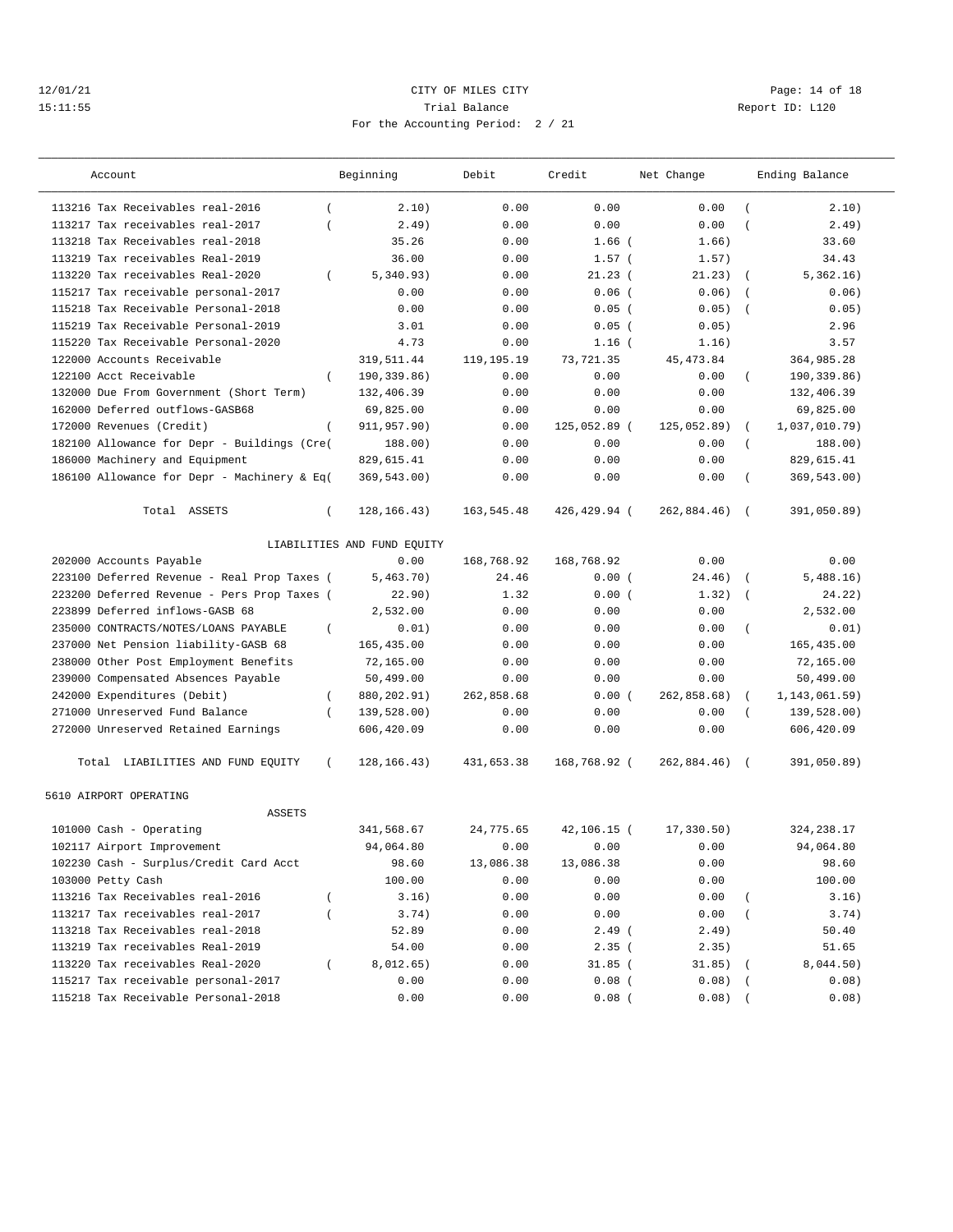## 12/01/21 **CITY OF MILES CITY CITY CITY Page: 15 of 18** 15:11:55 Trial Balance Report ID: L120 For the Accounting Period: 2 / 21

| Account                                       | Beginning                   | Debit     | Credit       | Net Change  |                | Ending Balance  |
|-----------------------------------------------|-----------------------------|-----------|--------------|-------------|----------------|-----------------|
| 115219 Tax Receivable Personal-2019           | 4.52                        | 0.00      | $0.08$ (     | 0.08)       |                | 4.44            |
| 115220 Tax Receivable Personal-2020           | 7.10                        | 0.00      | 1.73(        | 1.73)       |                | 5.37            |
| 132000 Due From Government (Short Term)       | 87,116.99                   | 0.00      | 0.00         | 0.00        |                | 87,116.99       |
| 141000 Prepaid Expense                        | 4,875.00                    | 0.00      | 0.00         | 0.00        |                | 4,875.00        |
| 162000 Deferred outflows-GASB68               | 20,835.00                   | 0.00      | 0.00         | 0.00        |                | 20,835.00       |
| 172000 Revenues (Credit)<br>$\left($          | 761,014.97)                 | 305.00    | 25,080.65 (  | 24,775.65)  | $\sqrt{2}$     | 785,790.62)     |
| 181000 Land                                   | 19,983.00                   | 0.00      | 0.00         | 0.00        |                | 19,983.00       |
| 182000 Buildings                              | 728,875.00                  | 0.00      | 0.00         | 0.00        |                | 728,875.00      |
| 182100 Allowance for Depr - Buildings (Cre(   | 400,200.00)                 | 0.00      | 0.00         | 0.00        | $\left($       | 400,200.00)     |
| 184000 Improvements Other Than Buildings      | 13,017,833.11               | 0.00      | 0.00         | 0.00        |                | 13,017,833.11   |
| 184100 Allowance for Depr - Imp Other Than(   | 3,697,303.00                | 0.00      | 0.00         | 0.00        | $\left($       | 3,697,303.00)   |
| 186000 Machinery and Equipment                | 1,001,946.58                | 0.00      | 0.00         | 0.00        |                | 1,001,946.58    |
| 186100 Allowance for Depr - Machinery & Eq(   | 555,471.00)                 | 0.00      | 0.00         | 0.00        |                | 555,471.00)     |
| 188000 Const. Work in Progress-NE Wtr Line    | 299,160.00                  | 0.00      | 0.00         | 0.00        |                | 299,160.00      |
| Total ASSETS                                  | 10, 194, 566. 74            | 38,167.03 | 80, 311.84 ( | 42, 144.81) |                | 10, 152, 421.93 |
|                                               | LIABILITIES AND FUND EQUITY |           |              |             |                |                 |
| 202000 Accounts Payable                       | 0.00                        | 29,704.63 | 29,704.63    | 0.00        |                | 0.00            |
| 223100 Deferred Revenue - Real Prop Taxes (   | 8,196.84)                   | 36.69     | 0.00(        | 36.69)      | $\left($       | 8,233.53)       |
| 223200 Deferred Revenue - Pers Prop Taxes (   | 34.35)                      | 1.97      | 0.00(        | 1.97)       | $\sqrt{ }$     | 36.32)          |
| 223899 Deferred inflows-GASB 68               | 19,317.00                   | 0.00      | 0.00         | 0.00        |                | 19,317.00       |
| 235160 LTrm Pav/MT Aeronautics (2)            | 81,765.00                   | 0.00      | 0.00         | 0.00        |                | 81,765.00       |
| 237000 Net Pension liability-GASB 68          | 123,534.00                  | 0.00      | 0.00         | 0.00        |                | 123,534.00      |
| 238000 Other Post Employment Benefits         | 24,055.00                   | 0.00      | 0.00         | 0.00        |                | 24,055.00       |
| 239000 Compensated Absences Payable           | 12,591.00                   | 0.00      | 0.00         | 0.00        |                | 12,591.00       |
| 242000 Expenditures (Debit)<br>$\overline{ }$ | 466, 963. 76)               | 42,106.15 | 0.00(        | 42,106.15)  | $\overline{ }$ | 509,069.91)     |
| 250600 Reserve for Replacement & Depreciat    | 18,913.67                   | 0.00      | 0.00         | 0.00        |                | 18,913.67       |
| 271000 Unreserved Fund Balance<br>$\left($    | 90, 992.00)                 | 0.00      | 0.00         | 0.00        | $\left($       | 90,992.00)      |
| 272000 Unreserved Retained Earnings           | 10,480,578.02               | 0.00      | 0.00         | 0.00        |                | 10,480,578.02   |
| Total LIABILITIES AND FUND EQUITY             | 10,194,566.74               | 71,849.44 | 29,704.63 (  | 42, 144.81) |                | 10, 152, 421.93 |
| 6040 PUBLIC WORKS<br><b>ASSETS</b>            |                             |           |              |             |                |                 |
| 101000 Cash - Operating                       | 59,779.63                   | 4,000.00  | 12,831.74 (  | 8,831.74)   |                | 50,947.89       |
| 172000 Revenues (Credit)<br>$\left($          | 65,693.52)                  | 0.00      | $4.000.00$ ( | 4,000.00)   |                | 69,693.52)      |
|                                               |                             |           |              |             |                |                 |
| Total ASSETS<br>$\left($                      | 5,913.89)                   | 4,000.00  | 16,831.74 (  | 12,831.74)  |                | 18,745.63)      |
|                                               | LIABILITIES AND FUND EQUITY |           |              |             |                |                 |
| 202000 Accounts Payable                       | 0.00                        | 1,442.07  | 1,442.07     | 0.00        |                | 0.00            |
| 239000 Compensated Absences Payable           | 5,215.00                    | 0.00      | 0.00         | 0.00        |                | 5,215.00        |
| 242000 Expenditures (Debit)                   | 62,050.41)                  | 12,831.74 | 0.00(        | 12,831.74)  |                | 74,882.15)      |
| 271000 Unreserved Fund Balance                | 45,813.93)                  | 0.00      | 0.00         | 0.00        |                | 45,813.93)      |
| 272000 Unreserved Retained Earnings           | 96,735.45                   | 0.00      | 0.00         | 0.00        |                | 96,735.45       |
| Total LIABILITIES AND FUND EQUITY             | 5,913.89)                   | 14,273.81 | 1,442.07 (   | 12,831.74)  |                | 18,745.63)      |

7370 TBID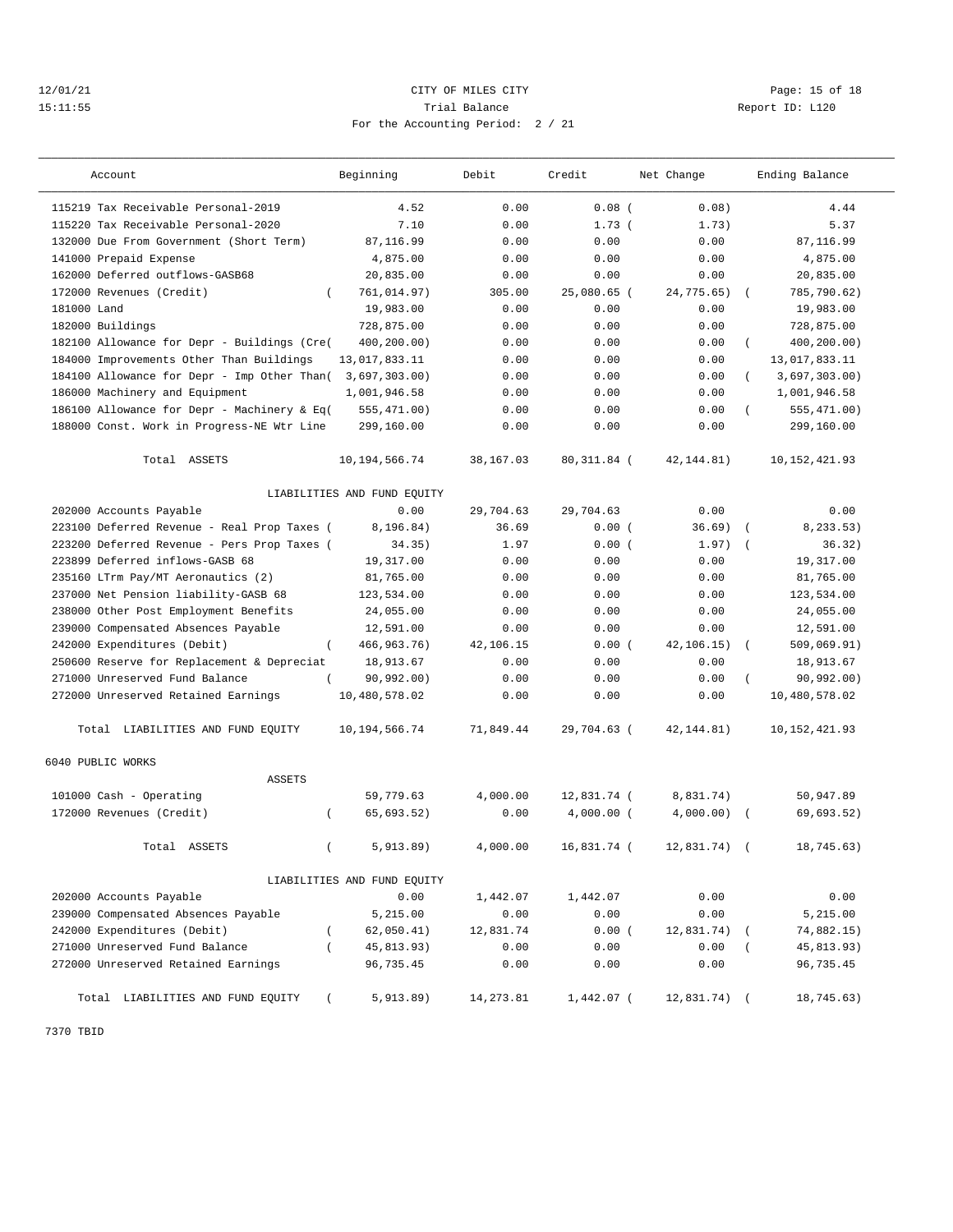7458 Court Technology Surcharge

## 12/01/21 Page: 16 of 18 CITY OF MILES CITY CHEMIC PAGE: 16 of 18 15:11:55 Trial Balance Report ID: L120 For the Accounting Period: 2 / 21

——————————————————————————————————————————————————————————————————————————————————————————————————————————————————————————————————— Account and Beginning Debit Credit Net Change Ending Balance ———————————————————————————————————————————————————————————————————————————————————————————————————————————————————————————————————

101000 Cash - Operating 0.00 19,768.00 19,768.00 0.00 0.00

ASSETS

| $-1$ ng Domina <sup>1</sup> (1) |  |  |
|---------------------------------|--|--|

 Total ASSETS 0.00 19,768.00 19,768.00 0.00 0.00 LIABILITIES AND FUND EQUITY 202000 Accounts Payable 0.00 19,768.00 19,768.00 0.00 0.00 212500 Due to Others 0.00 19,768.00 19,768.00 0.00 0.00 Total LIABILITIES AND FUND EQUITY 0.00 39,536.00 39,536.00 0.00 0.00

|                                                    | LIABILITIES AND FUND EQUITY |            |            |                      |                       |
|----------------------------------------------------|-----------------------------|------------|------------|----------------------|-----------------------|
| 212000 Due to Government                           | 2,060.64)                   | 0.00       | 0.00       |                      | $0.00$ (<br>2,060.64) |
| 212200 Due to Federal, Soc Sec & Medicare 2,060.64 |                             | 0.00       | 0.00       | 0.00                 | 2,060.64              |
| Total LIABILITIES AND FUND EQUITY                  | 0.00                        | 0.00       | 0.00       | 0.00                 | 0.00                  |
| 7467 Law Enforcement Academy Surcharge             |                             |            |            |                      |                       |
| ASSETS                                             |                             |            |            |                      |                       |
| 101000 Cash - Operating                            | 260.00                      | 630.00     | 0.00       | 630.00               | 890.00                |
| Total ASSETS                                       | 260.00                      | 630.00     | 0.00       | 630.00               | 890.00                |
|                                                    | LIABILITIES AND FUND EQUITY |            |            |                      |                       |
| 212200 Due to Federal, Soc Sec & Medicare          | 260.00                      | 0.00       | 630.00     | 630.00               | 890.00                |
| Total LIABILITIES AND FUND EQUITY                  | 260.00                      | 0.00       | 630.00     | 630.00               | 890.00                |
| 7471 CIVIL LEGAL ASSIST/VICTIM DOM VIOLENCE PROG   |                             |            |            |                      |                       |
| ASSETS                                             |                             |            |            |                      |                       |
| 101000 Cash - Operating                            | 462.11                      | 713.91     | 0.00       | 713.91               | 1,176.02              |
| Total ASSETS                                       | 462.11                      | 713.91     | 0.00       | 713.91               | 1,176.02              |
|                                                    | LIABILITIES AND FUND EQUITY |            |            |                      |                       |
| 212500 Due to Others                               | 462.11                      | 0.00       | 713.91     | 713.91               | 1,176.02              |
| Total LIABILITIES AND FUND EQUITY                  | 462.11                      | 0.00       | 713.91     | 713.91               | 1,176.02              |
| 7910 PAYROLL FUND                                  |                             |            |            |                      |                       |
| <b>ASSETS</b>                                      |                             |            |            |                      |                       |
| 101000 Cash - Operating                            | 109,864.92                  | 531,405.82 |            | 511,059.79 20,346.03 | 130,210.95            |
| Total ASSETS                                       | 109,864.92                  | 531,405.82 | 511,059.79 | 20,346.03            | 130,210.95            |

LIABILITIES AND FUND EQUITY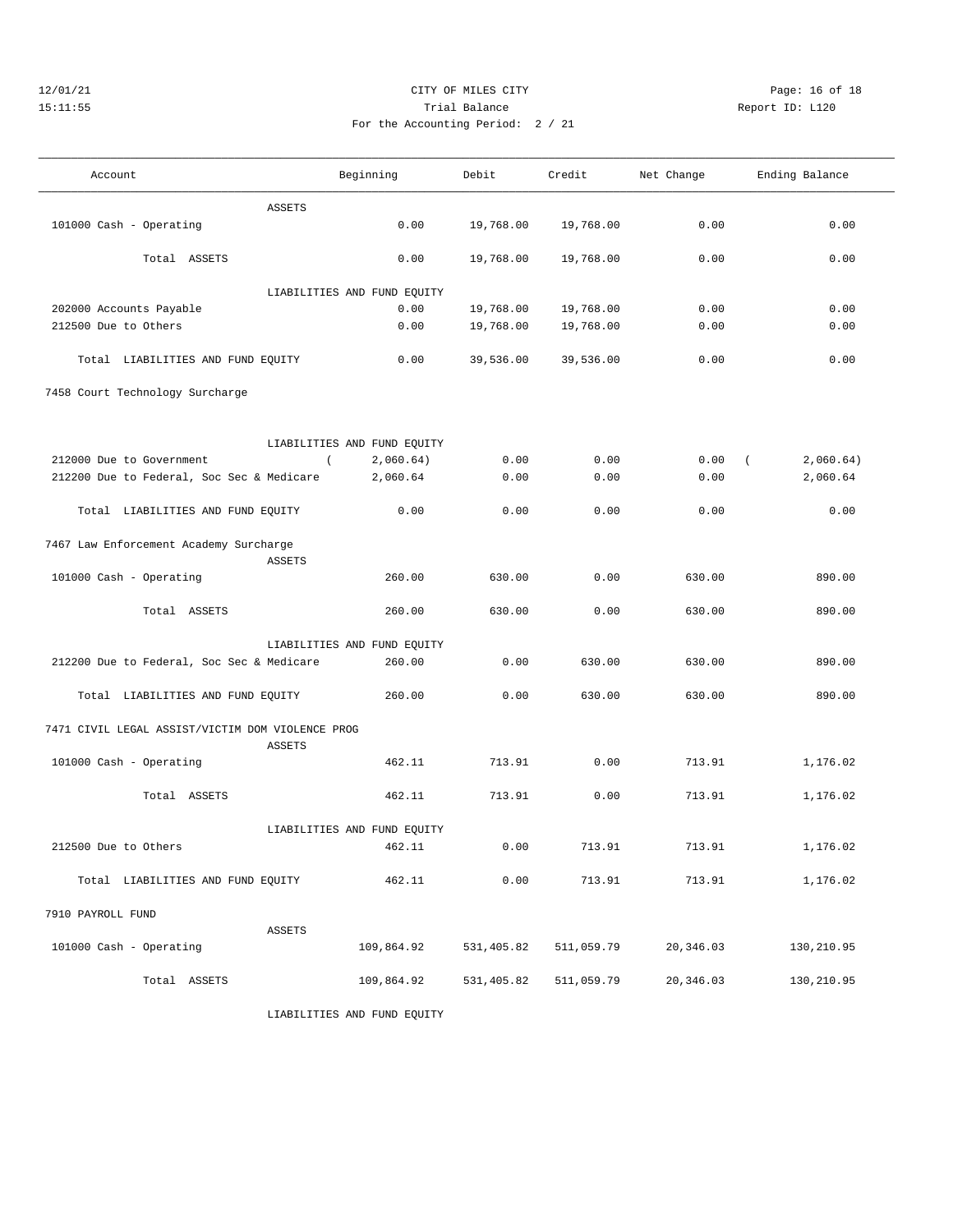#### 12/01/21 Page: 17 of 18 15:11:55 Trial Balance Report ID: L120 For the Accounting Period: 2 / 21

|  | Repor |
|--|-------|
|  |       |

| Account                                         | Beginning                   | Debit       | Credit       | Net Change   | Ending Balance         |
|-------------------------------------------------|-----------------------------|-------------|--------------|--------------|------------------------|
| 201000 Warrants Payable                         | 93,189.52                   | 98, 913.41  | 106,178.53   | 7,265.12     | 100,454.64             |
| 212200 Due to Federal, Soc Sec & Medicare       | 0.00                        | 65,587.58   | 65,587.58    | 0.00         | 0.00                   |
| 212202 Due to State Unemployment                | 583.80                      | 0.14        | 568.37       | 568.23       | 1,152.03               |
| 212203 Due to Worker's Compensation             | 14,721.90                   | 0.00        | 12,776.58    | 12,776.58    | 27,498.48              |
| 212204 Due to State Income Tax<br>$\left($      | 0.14)                       | 16,315.00   | 16, 315. 14  | 0.14         | 0.00                   |
| 212205 Due to MPORS-GABA                        | 0.00                        | 16,016.13   | 16,016.13    | 0.00         | 0.00                   |
| 212207 Due to AFLAC, AFLAC PRETAX               | 0.00                        | 676.64      | 676.64       | 0.00         | 0.00                   |
| 212208 Due to Health Ins, Dental, Vision        | 893.55                      | 81,582.90   | 81,544.05 (  | 38.85)       | 854.70                 |
| 212209 Due to PERS Retirement                   | 111.16                      | 35,434.68   | 35,209.49 (  | $225.19$ $($ | 114.03)                |
| 212210 Due to FURS-GABA Retirement              | 365.13                      | 18,490.35   | 18,490.35    | 0.00         | 365.13                 |
| Total LIABILITIES AND FUND EQUITY               | 109,864.92                  | 333,016.83  | 353, 362.86  | 20,346.03    | 130,210.95             |
| 7930 CLAIMS FUND                                |                             |             |              |              |                        |
| <b>ASSETS</b>                                   |                             |             |              |              |                        |
| 101000 Cash - Operating                         | 171,665.86                  | 469,076.72  | 287, 213.51  | 181,863.21   | 353,529.07             |
| Total ASSETS                                    | 171,665.86                  | 469,076.72  | 287, 213.51  | 181,863.21   | 353,529.07             |
|                                                 | LIABILITIES AND FUND EQUITY |             |              |              |                        |
| 201000 Warrants Payable                         | 171,665.86                  | 287, 213.51 | 469,076.72   | 181,863.21   | 353,529.07             |
| Total LIABILITIES AND FUND EQUITY               | 171,665.86                  | 287, 213.51 | 469,076.72   | 181,863.21   | 353,529.07             |
| 7980 CUSTER CO WATER & SEWER DISTRICT<br>ASSETS |                             |             |              |              |                        |
| 101000 Cash - Operating                         | $\left($<br>1,181.11)       | 17,664.52   | 17,664.52    | 0.00         | 1, 181.11)<br>$\left($ |
| 122000 Accounts Receivable                      | 20,538.59                   | 18,889.00   | 17,664.52    | 1,224.48     | 21,763.07              |
|                                                 |                             |             |              |              |                        |
| Total ASSETS                                    | 19,357.48                   | 36, 553.52  | 35, 329.04   | 1,224.48     | 20,581.96              |
|                                                 | LIABILITIES AND FUND EQUITY |             |              |              |                        |
| 202000 Accounts Payable                         | 0.00                        | 17,623.40   | 17,623.40    | 0.00         | 0.00                   |
| 211020 Due to Custer Water & Sewer Dist         | 19,357.48                   | 17,623.40   | 18,847.88    | 1,224.48     | 20,581.96              |
| Total LIABILITIES AND FUND EQUITY               | 19,357.48                   | 35, 246.80  | 36, 471.28   | 1,224.48     | 20,581.96              |
| 7981 Interest Clearing                          |                             |             |              |              |                        |
| <b>ASSETS</b>                                   |                             |             |              |              |                        |
| 101000 Cash - Operating                         | 1,909.32                    | 1,863.10    | 3,772.42 (   | 1,909.32)    | 0.00                   |
| Total ASSETS                                    | 1,909.32                    | 1,863.10    | 3,772.42 (   | 1,909.32)    | 0.00                   |
|                                                 | LIABILITIES AND FUND EQUITY |             |              |              |                        |
| 212500 Due to Others                            | 1,909.32                    | 3,772.42    | $1,863.10$ ( | 1,909.32)    | 0.00                   |
| Total LIABILITIES AND FUND EQUITY               | 1,909.32                    | 3,772.42    | 1,863.10 (   | 1,909.32)    | 0.00                   |

9000 GENERAL FIXED ASSETS GROUP OF ACCOUNTS FUND